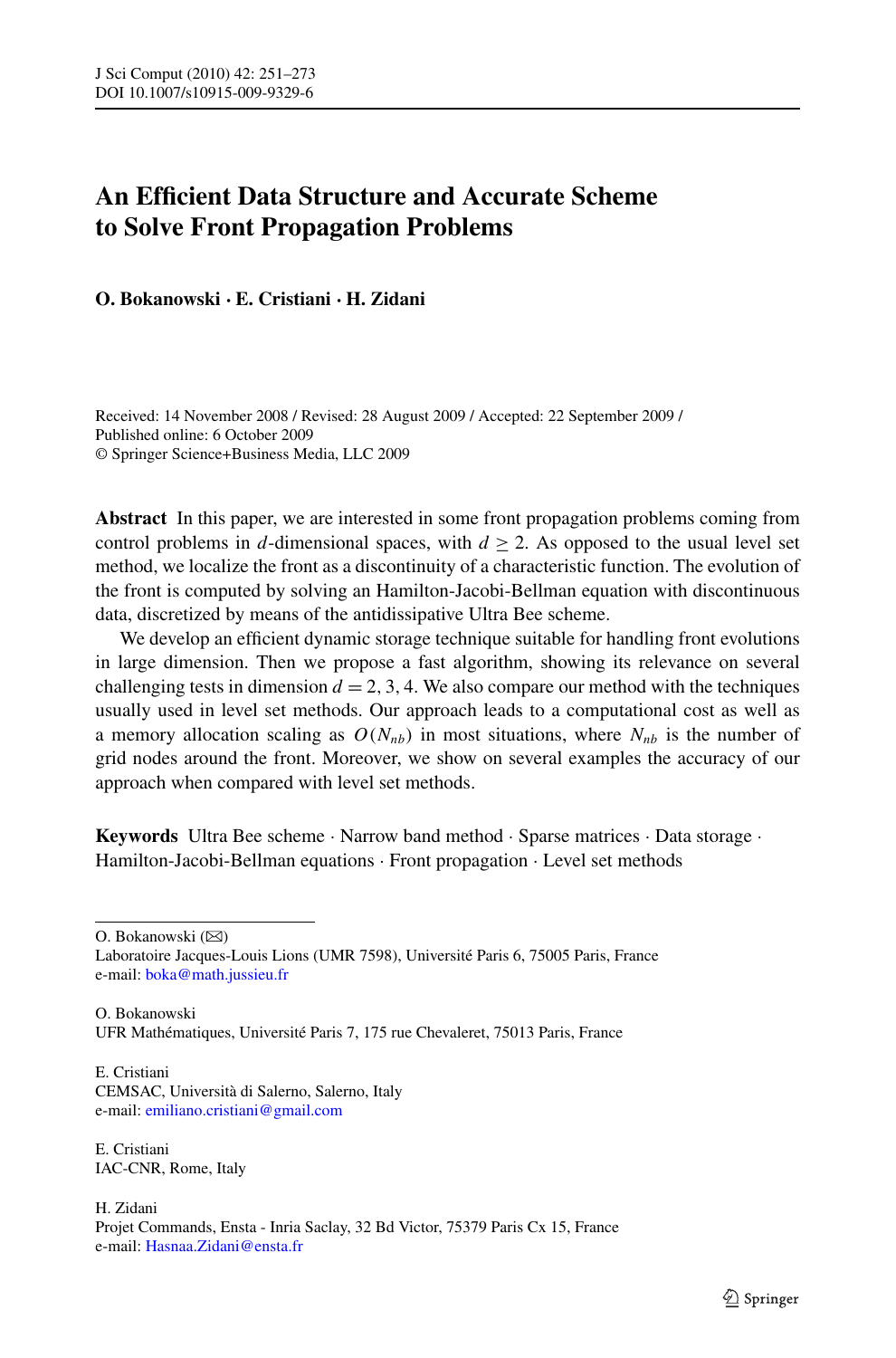## **1 Introduction**

This paper is devoted to the study of an efficient numerical technique for coding front propagation in high dimension coming from some optimal control problems.

The idea of level set formulation to propagate curves and surfaces has been introduced in [[25](#page-22-0)] by Osher and Sethian. The advantages of this approach are well known by now. It treats self-intersections, topological changes, kinks, and it is easily extended to capture hypersurfaces in  $\mathbb{R}^d$ ,  $d > 1$ .

Let us consider a closed moving front  $\Gamma_t$ ,  $t \geq 0$ , and let  $\Omega_t$  be the closed region that  $\Gamma_t$ encloses (i.e. here  $\Omega_t$  is closed and such that  $\Gamma_t = \partial \Omega_t$ ). The level set method aims to find a function  $u(t, x)$  such that at each time *t* the front  $\Gamma_t$  can be provided by the 0-level set of the function  $u(t, \cdot)$ , and we have:

$$
u(t, x) = 0 \Leftrightarrow x \in \Gamma_t,
$$
  

$$
u(t, x) < 0 \Leftrightarrow x \in Int(\Omega_t),
$$
  

$$
u(t, x) > 0 \Leftrightarrow x \in \Omega_t^c.
$$

Moreover, the function  $x \mapsto u(t, x)$  is uniformly continuous and it increases as the distance between *x* and  $\Gamma$ <sub>t</sub> increases. It is known [[29](#page-22-0)] that *u* can be obtained by solving a timedependent Hamilton-Jacobi (HJ) equation with continuous initial datum  $\varphi$  vanishing only on the initial front  $\Gamma_0$ ,  $\varphi$  < 0 in Int( $\Omega_0$ ),  $\varphi$  > 0 in  $\Omega_0^c$ , and  $\varphi$  is a strictly non-decreasing function of the distance to  $\Gamma_0$ . Many numerical studies have been carried out to construct stable, accurate and efficient methods. See [\[18](#page-22-0), [25](#page-22-0), [26](#page-22-0), [30](#page-22-0)] for a description of such methods on regular grids, and [[1,](#page-21-0) [2\]](#page-21-0) on triangular meshes. It is known that in general, once initialized  $\varphi$  as the signed distance function to  $\Gamma_0$ , it is impossible to maintain the level set function as the signed distance function to the moving interface in the advection step. Flat and/or steep regions develop as the interface moves rendering the computation and the localization of the front inaccurate. For this reason, it is necessary to reset the level set function, at regular time intervals, to be the signed distance function to the interface. This step of reinitialization was investigated in [\[17,](#page-22-0) [27,](#page-22-0) [31](#page-22-0)].

As pointed out in [\[3](#page-21-0)], an important drawback of the level set approach "stems from the expense; by embedding the interface in  $\mathbb{R}^d$  as the level set of a  $d + 1$ -dimensional function, considerable computational labor is required per time step". To overcome this difficulty, Adalsteinsson and Sethian [\[3\]](#page-21-0) suggest a localization of the level set method. This method allows to compute the evolution of the level set function only in a neighborhood around the front. Another fast local level set method has been also proposed by Peng et al. in [\[27\]](#page-22-0). However, in [[3\]](#page-21-0) as well in [\[27](#page-22-0)] a full *d*-dimensional matrix is stored, which limits the methods.

In our work, we use a different approach (see Fig. [1\)](#page-2-0). We seek a discontinuous function  $\vartheta(t, x)$  which takes only values in  $\{-1, 1\}$ 

$$
\vartheta(t, x) = -1 \quad \Leftrightarrow \quad x \in \Omega_t,
$$
  

$$
\vartheta(t, x) = 1 \quad \Leftrightarrow \quad x \in \Omega_t^c.
$$

The notion of lower semicontinuous  $(l.s.c.)$  viscosity solution  $[4, 16]$  $[4, 16]$  $[4, 16]$  $[4, 16]$  $[4, 16]$  leads also to a characterization of  $\vartheta$  by means of a Hamilton-Jacobi-Bellman (HJB) equation with discontinuous initial datum *ϕ* given by

$$
\varphi(y) = \begin{cases} -1 & \text{if } y \in \Omega_0, \\ 1 & \text{otherwise.} \end{cases}
$$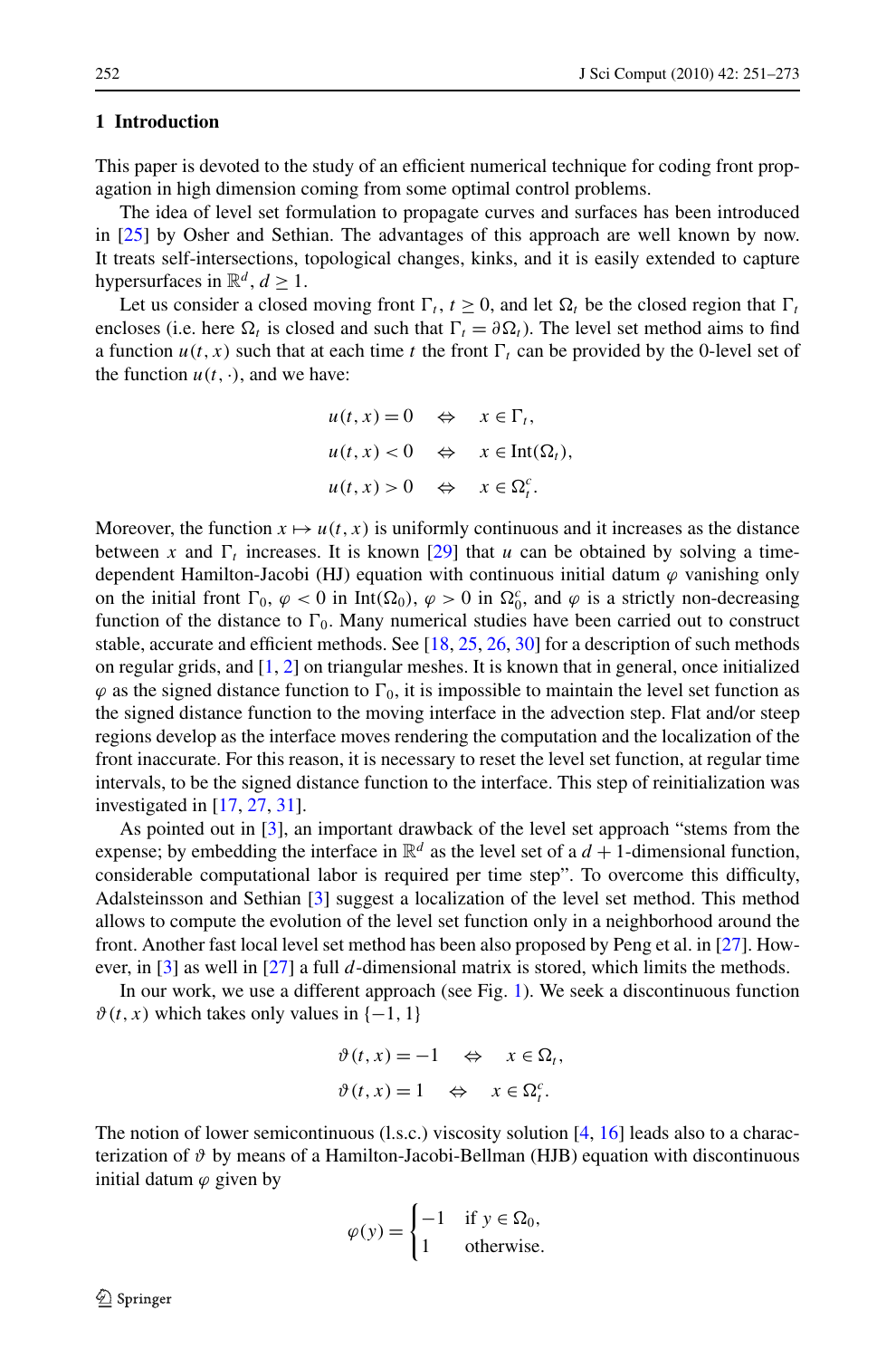<span id="page-2-0"></span>

**Fig. 1** Discontinuous approach (*left*) vs. level set approach (*right*)



**Fig. 2** Full (*left*) and sparse (*right*) matrix coding

Thus it is natural to concentrate the numerical effort only around the front separating the area of  $-1$  values  $(\Omega_t)$  from the region of 1 values. For this, we need two ingredients, the first one is a scheme able to compute the front with a good accuracy without diffusion and the second one (as important as the first one) is an efficient way to store and handle *only* the nodes around the front.

The scheme we consider here is an adaptation of the Ultra Bee scheme used by Desprès and Lagoutiè for linear advection and conservation laws [\[14,](#page-21-0) [15](#page-22-0), [19](#page-22-0), [20](#page-22-0)]. An extension in order to treat HJB equations was proposed in [[12](#page-21-0)], numerically showing very good antidiffusive properties in one and two dimensions (see also [[9\]](#page-21-0) for computation of the Capture Basin). Convergence results for 1-dimensional HJB equations have been obtained in [\[8](#page-21-0), [11](#page-21-0)], where an error bound of order  $\Delta x$  (the spatial mesh step) in  $L<sup>1</sup>$  norm for general bounded l.s.c. initial data is obtained, also proving anti-diffusive properties in particular cases.

In the 2-dimensional case, the Ultra Bee scheme computes values  $V_{i,j}^n$  which approximate  $\frac{1}{\Delta x \Delta y} \int_{I_{ij}} \vartheta(t_n, x, y) dx dy$ , where  $I_{i,j}$  is a cell associated to  $(i, j)$  and  $t_n$  is a discrete time. Since  $\vartheta$  takes values in {−1, 1}, the discrete approximations  $V_{i,j}^n$  will belong to the interval [−1*,* 1].

The full matrix  $(V_{ij}^n)$  is represented in Fig. 2 (left), where values are drawn in white for −1, black for 1, and gray for intermediary values. However, instead of coding the matrix *(V<sub>ij</sub>*) we can use a sparse matrix where only the values  $V_{ij}^n$  ∈ ]−1, 1[ are coded, as well as their first neighboring values, leading to a sparse structure as illustrated in Fig. 2 (right).

In this paper we use an adapted sparse matrix structure in order to store the discrete front. Note that the idea of using a sparse structure was tested for instance in [[22](#page-22-0)] for  $d = 2, 3$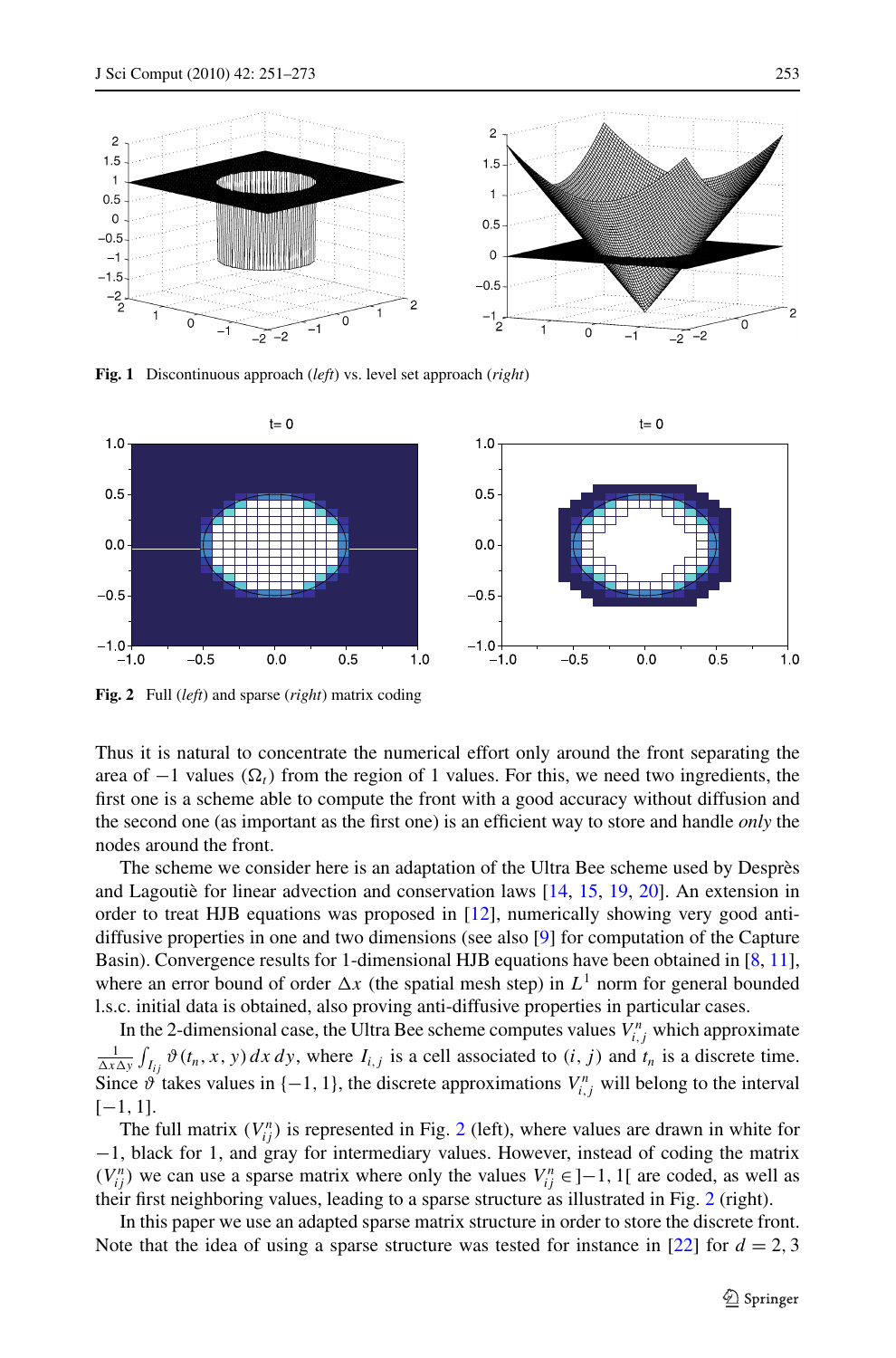<span id="page-3-0"></span>(a quadtree structure was also tested in [[10](#page-21-0)]). However, in these attempts the CPU time is not growing as  $O(N_{nb})$ , where  $N_{nb}$  is the number of nodes in the "narrow band" around the front.

In the literature, several techniques for storing sparse matrices have been studied [[5,](#page-21-0) [28\]](#page-22-0). These techniques are usually designed to handle standard algebraic computations (for instance, product of matrices). For our purposes, a "good" storage technique should be fast for finding a nonempty value as well as its first neighboring values, and for adding (or removing) nonempty values in the sparse matrix.

Here we shall propose a new storage technique for sparse matrices, and compare it with known storage techniques strategies.

While the worst case complexity of the scheme is no better than dense implementations, in practice it often achieves significant savings  $O(N_{nb})$ , for both memory and CPU time. The advantage of the sparse storage technique we propose is that it can handle larger data sets than other known methods.

The combination of the Ultra Bee scheme and the sparse storage allows us to obtain an efficient algorithm that is able to treat "high-dimensional" problems. We also obtain on some specific examples better results than a traditional level set solver. Finally we mention that the algorithm is quite simple and does not need special features such as reinitialization.

The paper is organized as follows. In Sect. 2 we recall the HJB equation for  $\vartheta$  and the Ultra Bee scheme. Section [3](#page-8-0) is devoted to the presentation of the sparse dynamic data structure, and to extensive comparisons with other techniques. Section [4](#page-14-0) is devoted to numerical examples for the HJB equation. Comparison between the discontinuous approach and the level set approach will be also given.

More applied examples will be treated in a forthcoming work.

## **2 Preliminaries**

#### 2.1 Motivations and Setting of the Problem

Let  $\Omega_0$  be a compact set of  $\mathbb{R}^d$ , and  $f : \mathbb{R}^+ \times \mathbb{R}^d \times \mathbb{R}^m \to \mathbb{R}^d$  be a continuous function. We are interested by fast and efficient numerical methods for Hamilton-Jacobi equations of the form:

$$
\begin{cases} \vartheta_t(t,x) + \max_{a \in A(x)} \{-f(t,x,a) \cdot \nabla \vartheta(t,x)\} = 0, \quad t > 0, \ x \in \mathbb{R}^d, \\ \vartheta(0,x) = \varphi(x), \quad x \in \mathbb{R}^d, \end{cases}
$$
 (1)

where  $\varphi$  is given by

$$
\varphi(x) = \begin{cases} -1 & \text{if } x \in \Omega_0, \\ 1 & \text{otherwise,} \end{cases}
$$

and  $A(x)$  is a nonempty compact subset of  $\mathbb{R}^m$ , for  $m \geq 1$ . The function  $\vartheta$  is obviously discontinuous. Nevertheless, the solution of (1) is well defined by the notion of lower semicontinuous solution introduced by Barron and Jensen  $[6]$  $[6]$  $[6]$  (see also  $[4, 16]$  $[4, 16]$  $[4, 16]$  $[4, 16]$ ).

At each time *t* > 0, the boundary of the set of  $-1$  values of  $\vartheta(t, \cdot)$  represents the front  $\Gamma_i$ which results from the propagation of the initial front  $\Gamma_0 := \partial \Omega_0$ .

Equation (1) models several problems. Let us see some examples.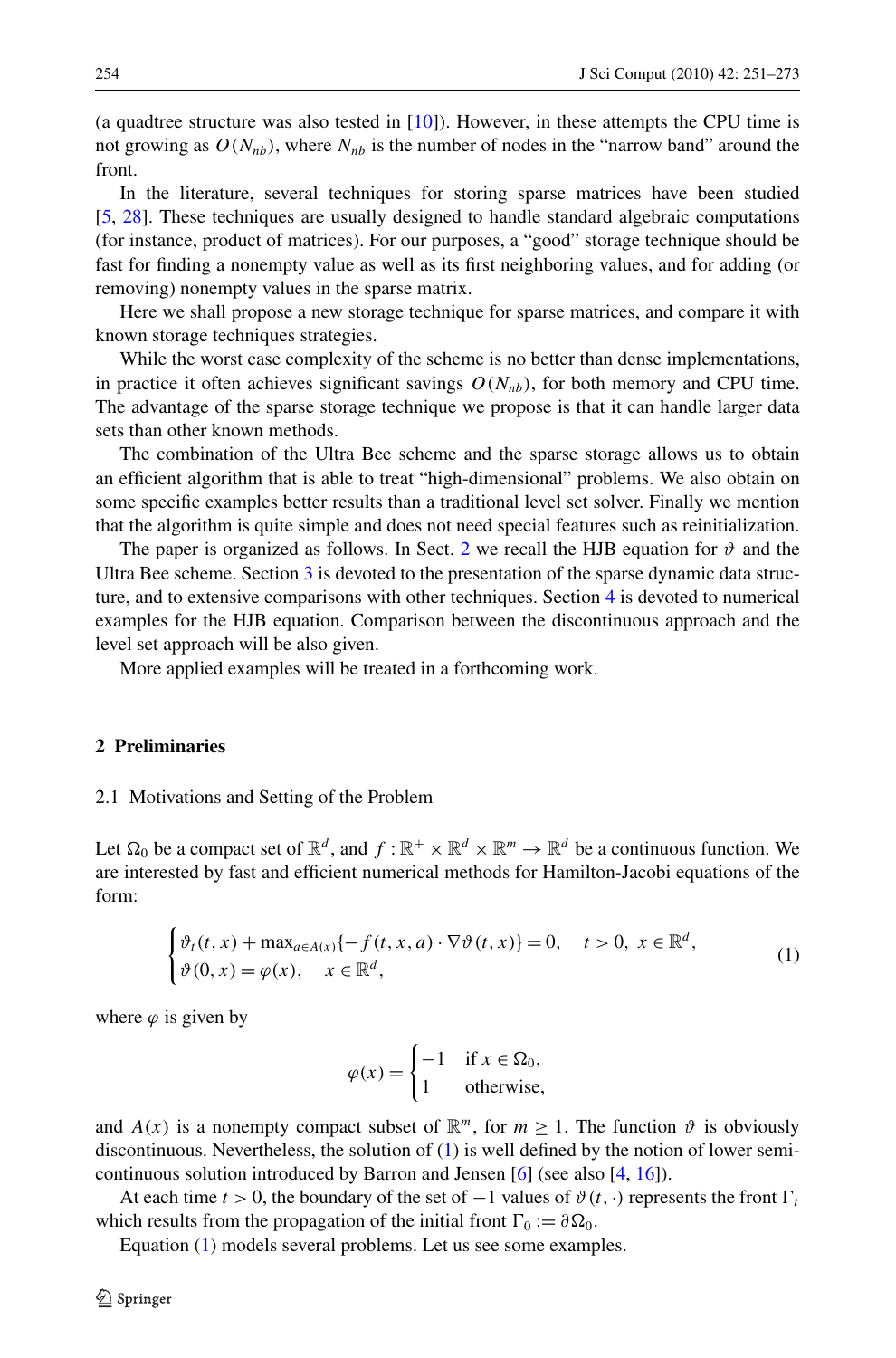#### <span id="page-4-0"></span>*2.1.1 Advection Equation*

The simplest situation consists in taking

$$
A(x) = \{a\}
$$
 and  $f(t, x, a) = f(t, x)$ .

Then ([1\)](#page-3-0) can simply be rewritten as:

 $\vartheta_t(t,x) + f(t,x) \cdot \nabla \vartheta(t,x) = 0, \quad t > 0, \ x \in \mathbb{R}^d, \qquad \vartheta(0,x) = \varphi(x), \quad x \in \mathbb{R}^d.$ 

Here the region  $\Omega_0$  is advected with the velocity *f*.

#### *2.1.2 Eikonal Equation*

Let us denote by  $\mathcal{B}(0, 1)$  the closed unit ball of  $\mathbb{R}^d$ . If we set

$$
A(x) = B(0, 1) \quad \text{and} \quad f(t, x, a) = F(x)a,
$$

where  $F$  is a positive function, then we get the Eikonal equation

$$
\vartheta_t(t,x) + F(x) \|\nabla \vartheta(t,x)\| = 0, \quad t > 0, \ x \in \mathbb{R}^d, \qquad \vartheta(0,x) = \varphi(x), \quad x \in \mathbb{R}^d.
$$

The framework of [\(1\)](#page-3-0) includes also the case of anisotropic propagation. However, it does not include propagation problems with motion by mean curvature.

#### *2.1.3 Target Problem: Capture Basin (or Backward Reachable Set)*

Now we assume that  $C := \Omega_0$  is a *target*. We consider a dynamical system described by the following differential equation:

$$
\dot{\xi}(t) = f(\xi(t), \alpha(t)), \quad \text{for a.e. } t \ge 0,
$$
  

$$
\xi(0) = x,
$$
 (2)

where  $a \in L^{\infty}([0,\infty[;A))$  and A is a compact subset of  $\mathbb{R}^m$  (with  $m \geq 1$ ). The Capture Basin (or backward reachable set) associated to  $C$  is defined as the set of all the initial conditions  $x \in \mathbb{R}^d$  from which it is possible to find an admissible trajectory  $\xi_x$ , solution of (2), reaching the target C before time  $t \geq 0$ :

$$
\mathrm{Capt}_t(\mathcal{C}) := \{x \in \mathbb{R}^d : \exists (\xi_x, \alpha) \text{ satisfying (2) and } \exists 0 \le \tau \le t \text{ s.t. } \xi_x(\tau) \in \mathcal{C}\}.
$$

We define the *reachability function*  $\vartheta(t, x)$  by

$$
\vartheta(t, x) := \begin{cases}\n-1 & \text{if } x \in \text{Capt}_t(\mathcal{C}), \\
1 & \text{otherwise.} \n\end{cases}
$$
\n(3)

 $\textcircled{2}$  Springer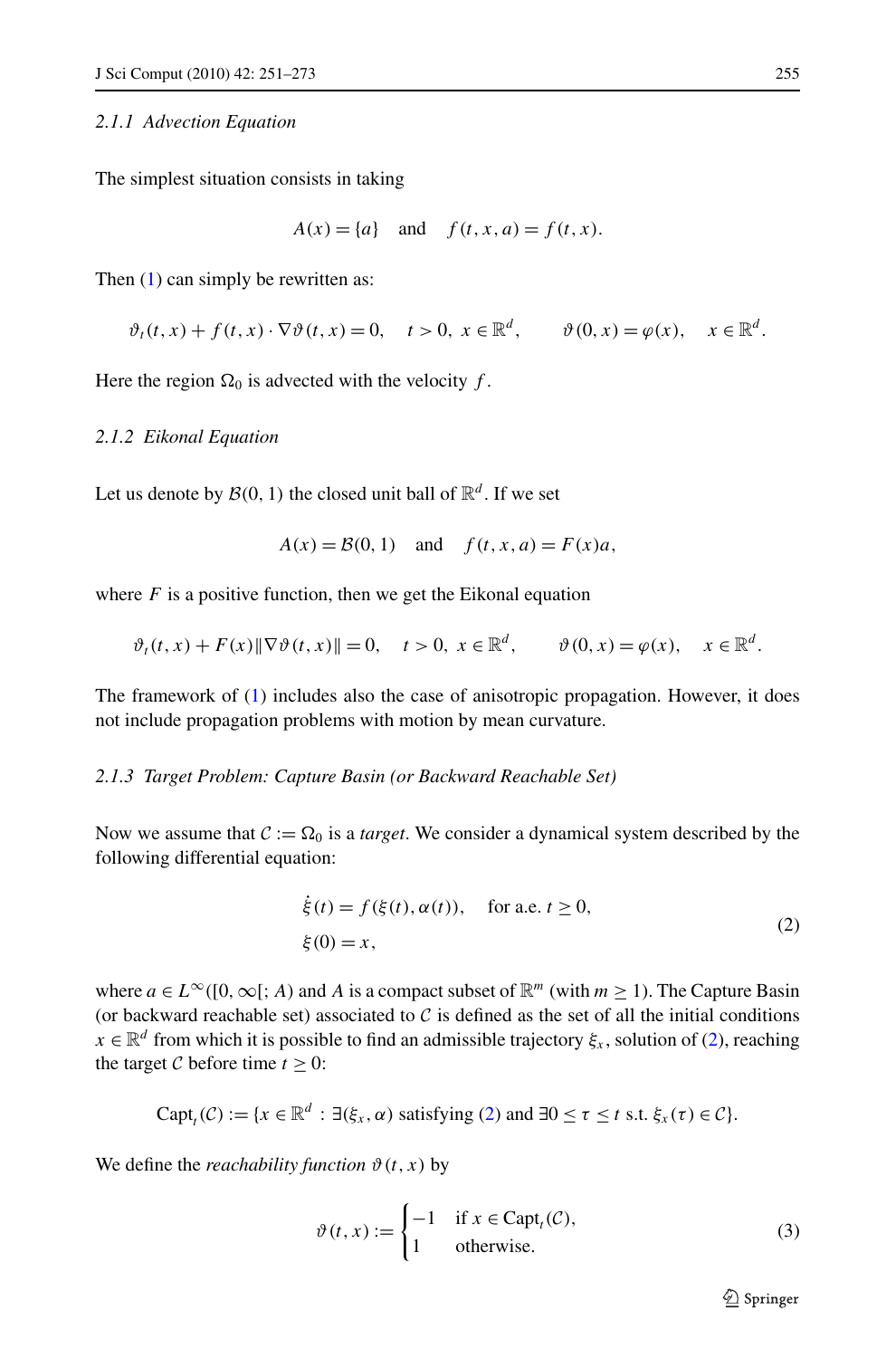<span id="page-5-0"></span>Under usual assumptions<sup>1</sup> on f, we can characterize  $\vartheta$  as the unique lower semicontinuous solution of the following HJB equation (by adapting the arguments of  $[23]$  $[23]$  $[23]$ , see also  $[22]$ )

$$
\begin{cases} \vartheta_t(t,x) + \max(0, \max_{a \in A} \{-f(x,a) \cdot \nabla \vartheta(t,x)\}) = 0, \quad t > 0, \ x \in \mathbb{R}^d, \\ \vartheta(0,x) = \varphi(x), \quad x \in \mathbb{R}^d, \end{cases}
$$
(4)

where

$$
\varphi(x) := \begin{cases} -1 & \text{if } x \in \mathcal{C}, \\ 1 & \text{otherwise.} \end{cases}
$$

Moreover, from  $\vartheta$  it is possible to recover the minimal time function T defined by

$$
\mathcal{T}(x) := \min\{t \ge 0 : \exists a \in L^{\infty}([0, t]; A) \text{ s.t. } \xi_x(t) \in \mathcal{C}\}\
$$

by means of the following expression

$$
\mathcal{T}(x) = \min\{t \ge 0, \ \vartheta(t, x) = -1\},\
$$

with the convention that  $\mathcal{T}(x) = +\infty$ , whenever  $\{t \geq 0, \ \vartheta(t, x) = -1\} = \emptyset$ . This result is straightforward and was already stated in the continuous level set setting [[24](#page-22-0)].

#### *2.1.4 Rendez-Vous Problem*

Suppose we want to find out if we can reach the target exactly at time *t* and not only "before time  $t$ ". Then instead of  $(3)$ , we can consider the following definition:

$$
\vartheta(t, x) := \begin{cases}\n-1 & \text{if } \exists \alpha \in L^{\infty}([0, t], A) \text{ s.t. } \xi_x(t) \in \mathcal{C}, \\
1 & \text{otherwise.} \n\end{cases}
$$
\n(5)

It is proved in  $[16]$  $[16]$  $[16]$  (see also [\[6\]](#page-21-0)) that  $\vartheta$  is the solution of the following HJB equation:

$$
\begin{cases} \vartheta_t(t,x) + \max_{a \in A} \{-f(x,a) \cdot \nabla \vartheta(t,x)\} = 0, \quad t > 0, \ x \in \mathbb{R}^d, \\ \vartheta(0,x) = \varphi(x), \quad x \in \mathbb{R}^d, \end{cases}
$$
 (6)

which is still is a particular case of  $(1)$  $(1)$  $(1)$ .

*Remark 2.1* For time optimal control problems, in order to reconstruct the optimal trajec-tories (see [[4](#page-21-0), Appendix by Falcone]) it is necessary to know the minimal time function  $\tau$ on all over the domain, and not only around the front at the final time. In practice we can compute the solution  $\vartheta$  together with the minimum time function T: the values of T need only to be saved on the hard disk during computation, before advancing the narrow band. These values are not needed to compute  $\vartheta$ , and their storage on the hard disk do not reduce

$$
\forall y, z \in B(0, R), \quad \sup_{a \in A} |f(y, a) - f(z, a)| \le L_R |y - z|.
$$

<sup>&</sup>lt;sup>1</sup>(i) The function  $f: \mathbb{R}^d \times A \to \mathbb{R}^d$  is continuous; (ii)  $F(x) := \{f(x, a), a \in A\}$  is convex compact for all *x*; (iii) There exists  $c_0 \ge 0$  s.t.  $\sup_{a \in A} |f(\xi, a)| \le c_0(1 + |\xi|)$ ; (iv) For every  $R \ge 0$ , there exists  $L_R \ge 0$ , such that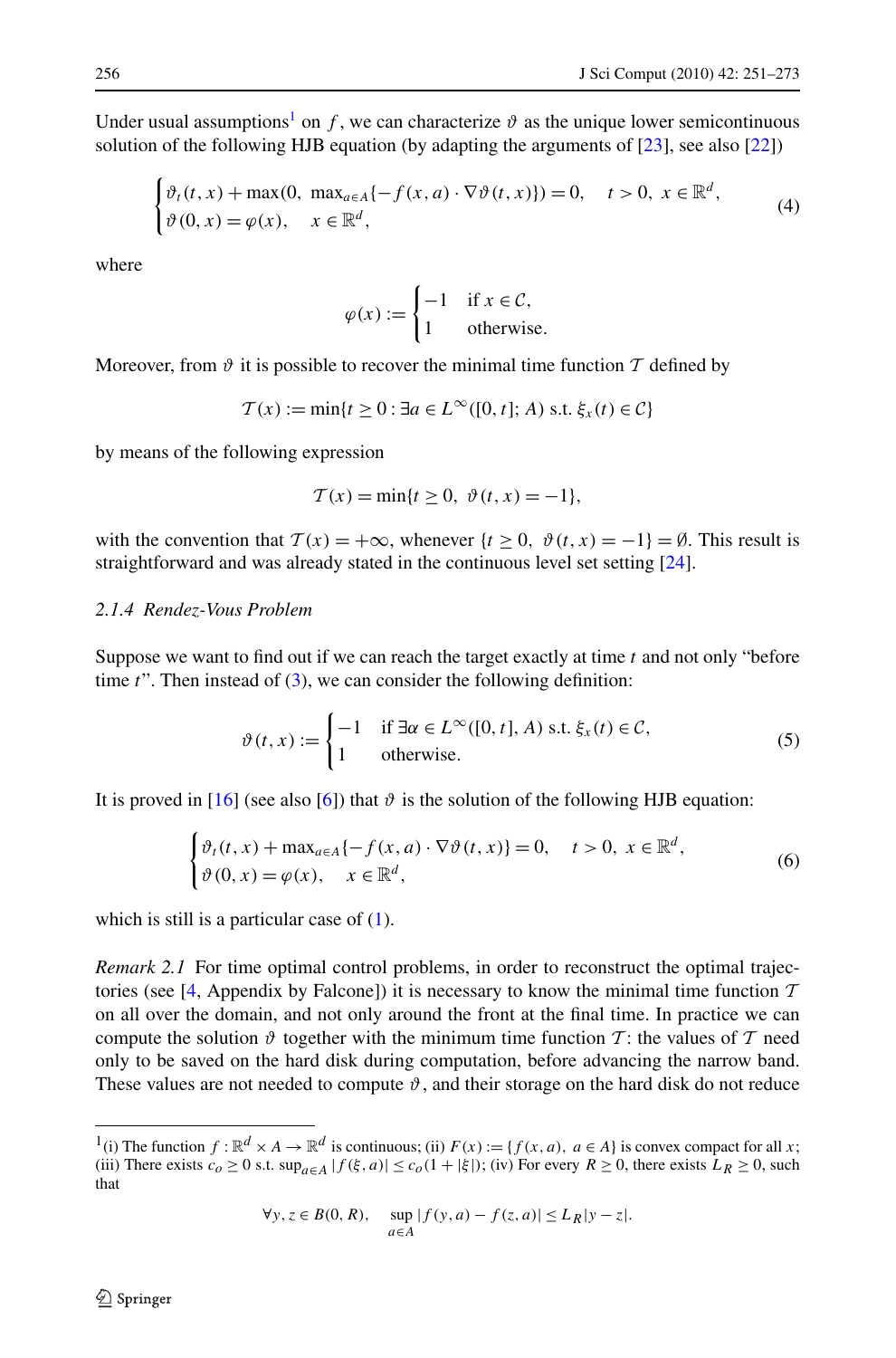<span id="page-6-0"></span>the maximal admissible size of the problem which is limited by the RAM's size. (On the contrary, an approach which needs to store the full matrix to make computation will be limited by the RAM memory.) On going work based on the present approach (see [[7](#page-21-0)]) focuses on minimal time function computation and optimal trajectory reconstruction for an optimal control problem including state constraints.

# 2.2 Ultra Bee Scheme

We recall here the Ultra Bee (UB) scheme for solving the HJB equation [\(1\)](#page-3-0). This scheme was first studied for advection equations with constant velocity [\[15\]](#page-22-0) (in this context, the scheme is exact). A generalization of the scheme to advection equations with changing-sign velocity is suggested in [\[12\]](#page-21-0), where the properties and the convergence result are proved in dimension 1. The adaptation of the scheme to solve HJB equations is done in  $[9]$  $[9]$  (some convergence results are proved in [\[11\]](#page-21-0)). Now we present directly the algorithm in dimension 2.

Let  $\Delta t > 0$  be a constant time step, and  $t_n := n \Delta t$  for  $n \ge 0$ . Let  $\Delta x > 0$  be a step size of a spatial grid, and let  $\xi_{i,j} := (x_i, y_j) := (i \Delta x, j \Delta x)$  denote a uniform mesh, with  $i, j \in \mathbb{Z}$ . Let us also define

$$
x_{i+\frac{1}{2}} := \left(i+\frac{1}{2}\right)\Delta x, \qquad y_{j+\frac{1}{2}} := \left(j+\frac{1}{2}\right)\Delta x \quad \text{and}
$$

$$
I_{ij} := \left]x_{i-\frac{1}{2}}, x_{i+\frac{1}{2}}\right[ \times \left]y_{j-\frac{1}{2}}, y_{j+\frac{1}{2}}\right[.
$$

The Ultra Bee scheme aims at computing a numerical approximation of the averages  $V_{i,j}^n :=$  $\frac{1}{\Delta x^2} \int_{I_{ij}} \vartheta(t_n, \xi) d\xi$ , for  $i, j \in \mathbb{Z}$ . Since the function  $\vartheta(t_n, \cdot)$  takes only values in {-1, 1}, their averages  $V_{i,j}^n$  contain the information of the discontinuities localization. The UB-HJB scheme, for the discretization of  $(1)$  $(1)$ , takes the following form (when there is no ambiguity, we shall omit the time dependence in *f* and denote  $f(\xi_{ij}, a)$  instead of  $f(t_n, \xi_{ij}, a)$ :

$$
\frac{V_{i,j}^{n+1} - V_{i,j}^n}{\Delta t} + \max_{a \in A} \left( -f(\xi_{i,j}, a) \left[ D_a^{\text{UB}} V^n \right]_{ij} \right) = 0,\tag{7a}
$$

with the initialization

$$
V_{i,j}^{0} := \frac{1}{\Delta x^{2}} \int_{I_{ij}} \varphi(\xi) d\xi,
$$
 (7b)

where  $[D_a^{\text{UB}}V^n]$  will play the role of a consistent approximation of the term  $\nabla \vartheta(t_n, \cdot)$ . To define precisely this approximation, let us first introduce, for  $j \in \mathbb{Z}$ , the fluxes  $W_j^R - \frac{1}{2}$  and *W*<sup>*L*</sup> +  $\frac{1}{2}$  for a one-dimensional vector *(W<sub>j</sub>)j*∈Z and for real numbers  $(\mu_j)_{j \in \mathbb{Z}}$  ∈ [−1, 1], as follows:

• If  $\mu_j \geq 0$ , set

$$
W_{j+\frac{1}{2}}^{L} := \begin{cases} \min(\max(W_{j+1}, b_j^+), B_j^+), & \text{if } \mu_j > 0, \\ W_{j+1} & \text{if } \mu_j = 0 \text{ and } W_j \neq V_{j-1}^n, \\ W_j & \text{if } \mu_j = 0 \text{ and } W_j = V_{j-1}^n. \end{cases}
$$

• If  $\mu_j \leq 0$ , set

$$
W_{j-1/2}^R := \begin{cases} \min(\max(W_{j-1}, b_j^-), B_j^-) & \text{if } \mu_j < 0, \\ W_{j-1} & \text{if } \mu_j = 0 \text{ and } W_j \neq V_{j+1}^n, \\ W_j & \text{if } \mu_j = 0 \text{ and } W_j = V_{j+1}^n, \end{cases}
$$

 $\mathcal{D}$  Springer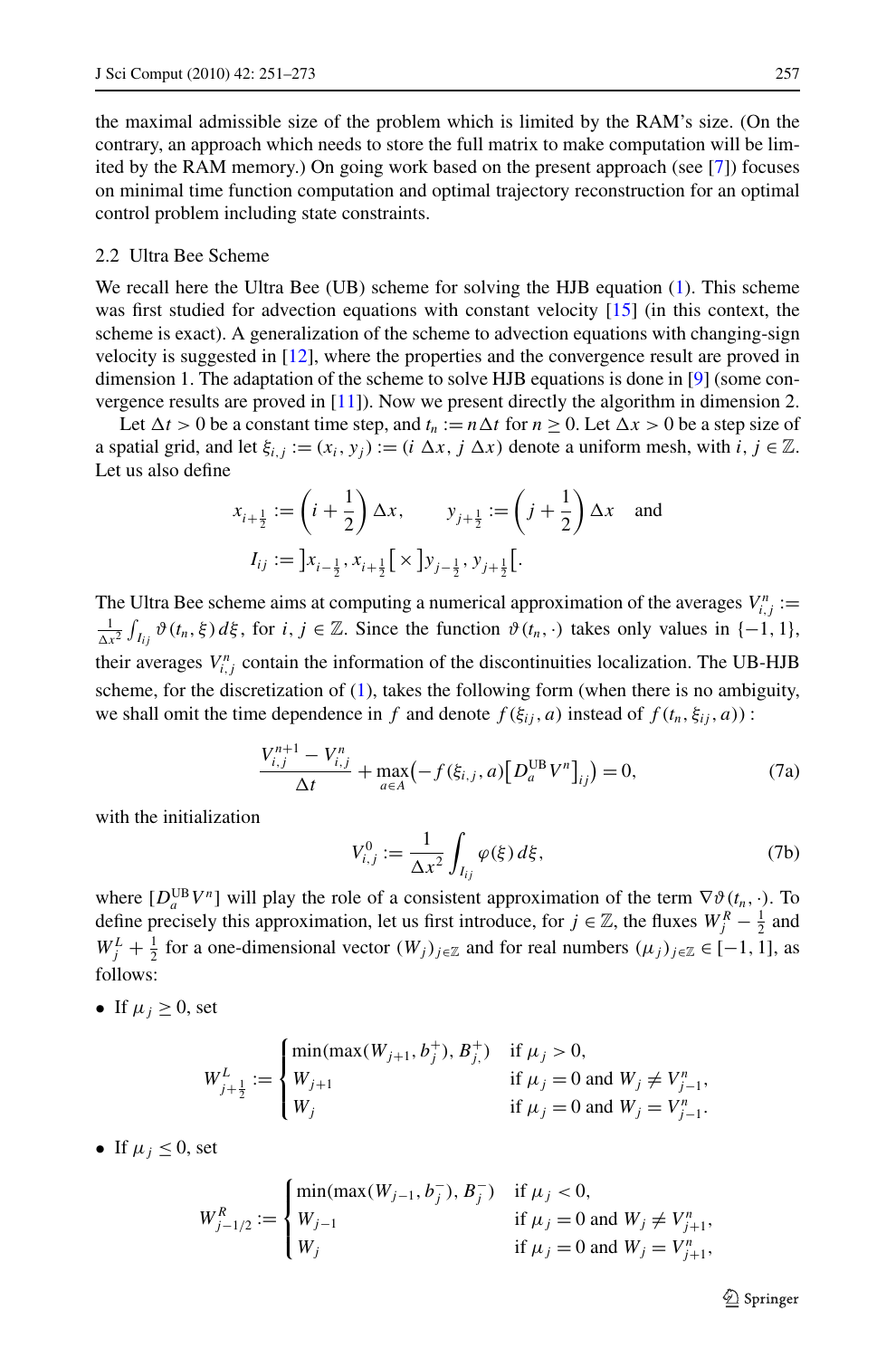<span id="page-7-0"></span>where  $b_j^+$ ,  $b_j^-$ ,  $B_j^+$  and  $B_j^-$  are defined in (9a)–(9b).

- If  $\mu_j \ge 0$  and  $\mu_{j+1} > 0$ , set  $W_{j+\frac{1}{2}}^R := W_{j+\frac{1}{2}}^L$ .
- If  $\mu_{j+1} \le 0$  and  $\mu_j < 0$ , set  $W_{j+\frac{1}{2}}^{j+\frac{2}{2}} := W_{j+\frac{1}{2}}^{k+\frac{2}{2}}$ .
- If  $\mu_j < 0$  and  $\mu_{j+1} > 0$ , then set

$$
W_{j+\frac{1}{2}}^R := \begin{cases} W_{j+1} & \text{if } W_{j+1} = W_{j+2}, \\ W_j & \text{otherwise} \end{cases} \text{ and } W_{j+\frac{1}{2}}^L := \begin{cases} W_j & \text{if } W_j = W_{j-1}, \\ W_{j+1} & \text{otherwise.} \end{cases} (8)
$$

With

if 
$$
\mu_j > 0
$$
, 
$$
\begin{cases} b_j^+ := \max(W_j, W_{j-1}) + \frac{1}{\mu_j}(W_j - \max(W_j, W_{j-1})), \\ B_j^+ := \min(W_j, W_{j-1}) + \frac{1}{\mu_j}(W_j - \min(W_j, W_{j-1})), \end{cases}
$$
(9a)

if 
$$
\mu_j < 0
$$
, 
$$
\begin{cases} b_j^- := \max(W_j, W_{j+1}) + \frac{1}{|\mu_j|}(W_j - \max(W_j, W_{j+1})), \\ B_j^- := \min(W_j, W_{j+1}) + \frac{1}{|\mu_j|}(W_j - \min(W_j, W_{j+1})). \end{cases}
$$
 (9b)

We also use in the sequel the notations  $F^R$  and  $F^L$  defined by:

$$
F^{L}(W, \mu)_{j} + \frac{1}{2} := W^{L}_{j + \frac{1}{2}}
$$
 and  $F^{R}(W, \mu)_{j - \frac{1}{2}} := W^{R}_{j - \frac{1}{2}}$ .

For every  $(i, j) \in \mathbb{Z} \times \mathbb{Z}$  and every  $\alpha \in A(\xi_{i,j})$ , we define

$$
v_{i,j}^1(\alpha) := \frac{\Delta t}{\Delta x} f_1(\xi_{i,j}, \alpha), \qquad v_{i,j}^2(\alpha) := \frac{\Delta t}{\Delta x} f_2(\xi_{i,j}, \alpha),
$$

as the local CFL number. In the following we assume that the mesh sizes satisfy the following condition:

$$
\text{CFL} := \max\left(\frac{\Delta t}{\Delta x}|f_1(\xi_{i,j}, \alpha)|, \frac{\Delta t}{\Delta x}|f_2(\xi_{i,j}, \alpha)|\right) \le 1. \tag{10}
$$

Now, we define the UB-HJB scheme for ([1](#page-3-0)) as follows (see [\[11,](#page-21-0) [12](#page-21-0)]).

#### **Algorithm UB-HJB**

**Initialization:** We compute the initial averages  $(V_{ij}^0)_{i,j\in\mathbb{Z}}$  as in [\(7b\)](#page-6-0). **Loop:** For  $n \geq 0$ ,

For  $\alpha \in A$ , for  $j \in \mathbb{Z}$ , evolve in the  $x_1$ -direction

$$
V_{i,j}^{n,1}(a) := V_{i,j}^{n} - \frac{\Delta t}{\Delta x} f_1(\xi_{i,j}, a) \big( F^L(V_{\cdot,j}^n, v_{\cdot,j}^1(a))_{i+\frac{1}{2}} - F^R(V_{\cdot,j}^n, v_{\cdot,j}^1(a))_{i-\frac{1}{2}} \big),
$$
  
\n
$$
\forall i \in \mathbb{Z},
$$

where  $V_{i,j}^n = (V_{i,j}^n)_{i \in \mathbb{Z}}$ . Then, for  $i \in \mathbb{Z}$ , evolve in the *x*<sub>2</sub>-direction

$$
V_{i,j}^{n+1}(a) := V_{i,j}^{n,1} - \frac{\Delta t}{\Delta x} f_2(\xi_{i,j}, a) \big( F^L(V_{i,\cdot}^{n,1}, v_{i,\cdot}^2(a))_{j+\frac{1}{2}} - F^R(V_{i,\cdot}^{n,1}, v_{i,\cdot}^2(a))_{j-\frac{1}{2}} \big),
$$
  
\n
$$
\forall j \in \mathbb{Z},
$$

 $\textcircled{2}$  Springer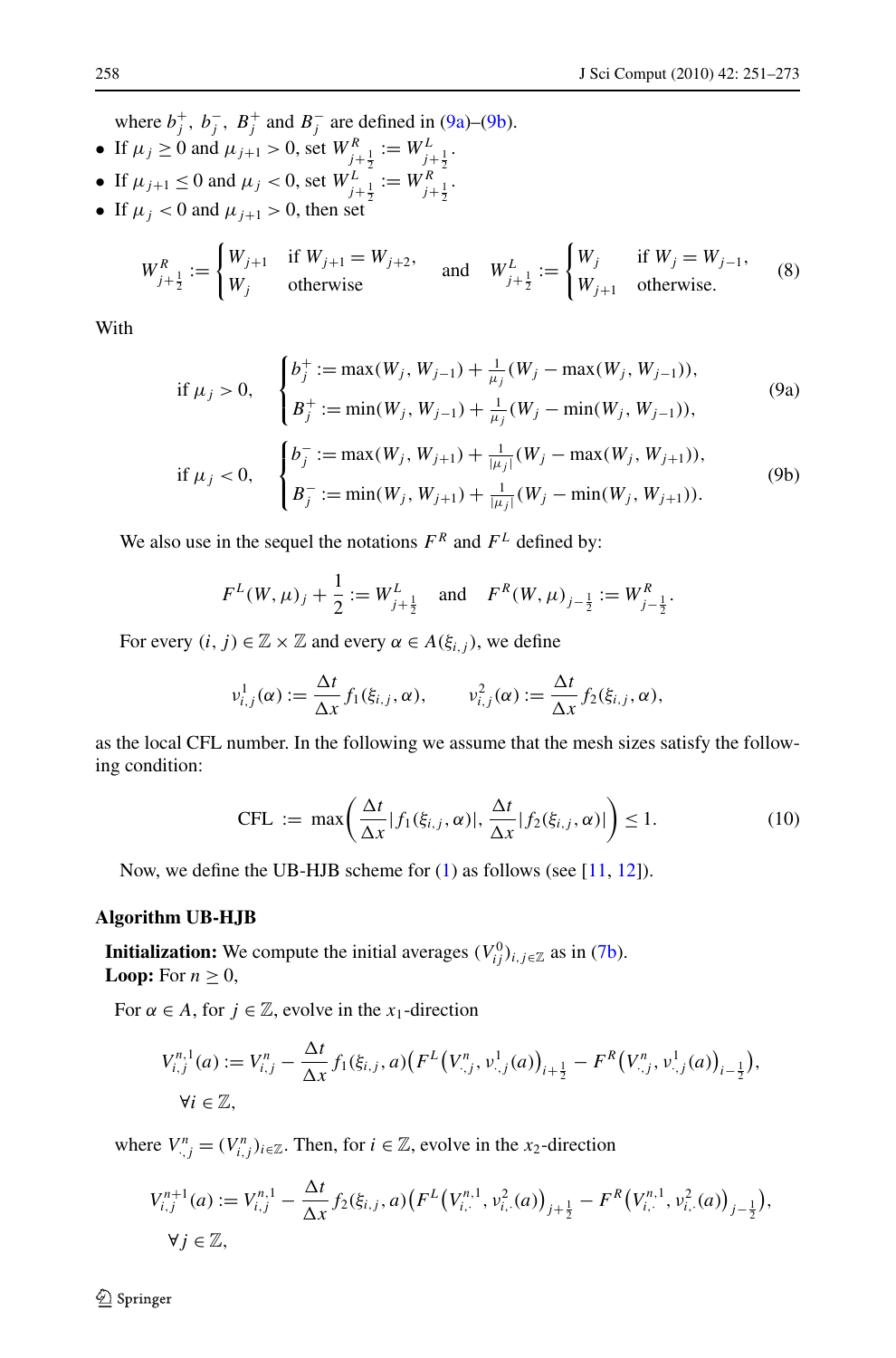<span id="page-8-0"></span>where  $V_{i,j}^{n,1} = (V_{i,j}^{n,1})_{j \in \mathbb{Z}}$ . Set  $V_{i,j}^{n+1} := \min_{a \in A(\xi_{i,j})} (V_{i,j}^{n+1}(a)).$ 

*Remark 2.2* A general version of the Ultra Bee scheme, for 1-dimensional problems, is given in [[11](#page-21-0)], for any l.s.c. initial condition in  $L^1_{loc}(\mathbb{R})$ . Here, the algorithm is specified to the case of an initial condition taking values only in  $\{-1, 1\}$ .

In [[20](#page-22-0)], the author proved the very interesting property that the Ultra Bee scheme advects exactly a particular class of step functions, in the case of constant advection. We refer to [[15](#page-22-0), [20](#page-22-0)] for other properties.

## **3 Storage Data Structure**

In this section we introduce the new data structure we will use with the Ultra Bee scheme to solve numerically ([1](#page-3-0)) in high dimension. The goal is to construct a data structure which allows to save memory and to keep acceptable CPU times.

All the numerical results have been obtained on a  $2 \times 2$ GHz processor (AMD Turion(tm) 64 X2 Mobile Technology), 4GB RAM, on a laptop computer with Mandriva Linux release 2008.1. Codes are written in C++ (serial) with GNU gcc compiler.

#### 3.1 Some Known Storage Techniques

First, we recall some classical storage methods. The word "full" will refer to the methods in which every element is stored (using a full matrix), while in the other methods sparse storage techniques are used.

*Full Storage (FS)*: A full *d*-dimensional matrix is stored, it contains all the values of the function at each grid node. The computation is performed on all over the grid, at each time step. Searching for neighbors is very fast because we have a direct access to each element of the matrix. On the other hand the computation is slow, because at each time step we compute on the full matrix. This is the simplest method to be implemented because there is no need to track the front during its evolution.

*Full & List Storage (FLS)*: this is the classical Narrow Band method (see [\[3](#page-21-0)]). A full matrix is stored as in *FS*, but it is also stored a dynamic linked list which contains the indexes of the nodes around the front, that is the zone where we want to compute the solution at each time step. The list must be updated in such a way it follows the front during its evolution. It is not needed to keep the list sorted in any way. Searching for neighbors is done using the full matrix.

*List Storage (LS)*: A dynamic linked list containing the indexes and the values of the nodes around the front is stored, ordered for example in a row-wise fashion with respect to the full matrix (not stored here). Each element of the list has a pointer to the next and to the previous element, so the search for neighbors is done going forward and backward in the list. Moreover, in dimension 2, the indexes *(i,j)* of a node are "compressed" in only one index *k* to save memory defining  $k = iN + j$  where *N* is the number of columns. This procedure to "compress" the indexes is easily generalizable to any dimension, provided *N* and *d* are not too large (otherwise the integer runs out of bits). This is the best method for memory allocation (see [\[28\]](#page-22-0) for a detailed presentation and comparisons with other methods).

*Compressed Row Storage (CRS)*: This is probably the most common method to store sparse matrices. We use here a slightly different version of the *CRS* method, substituting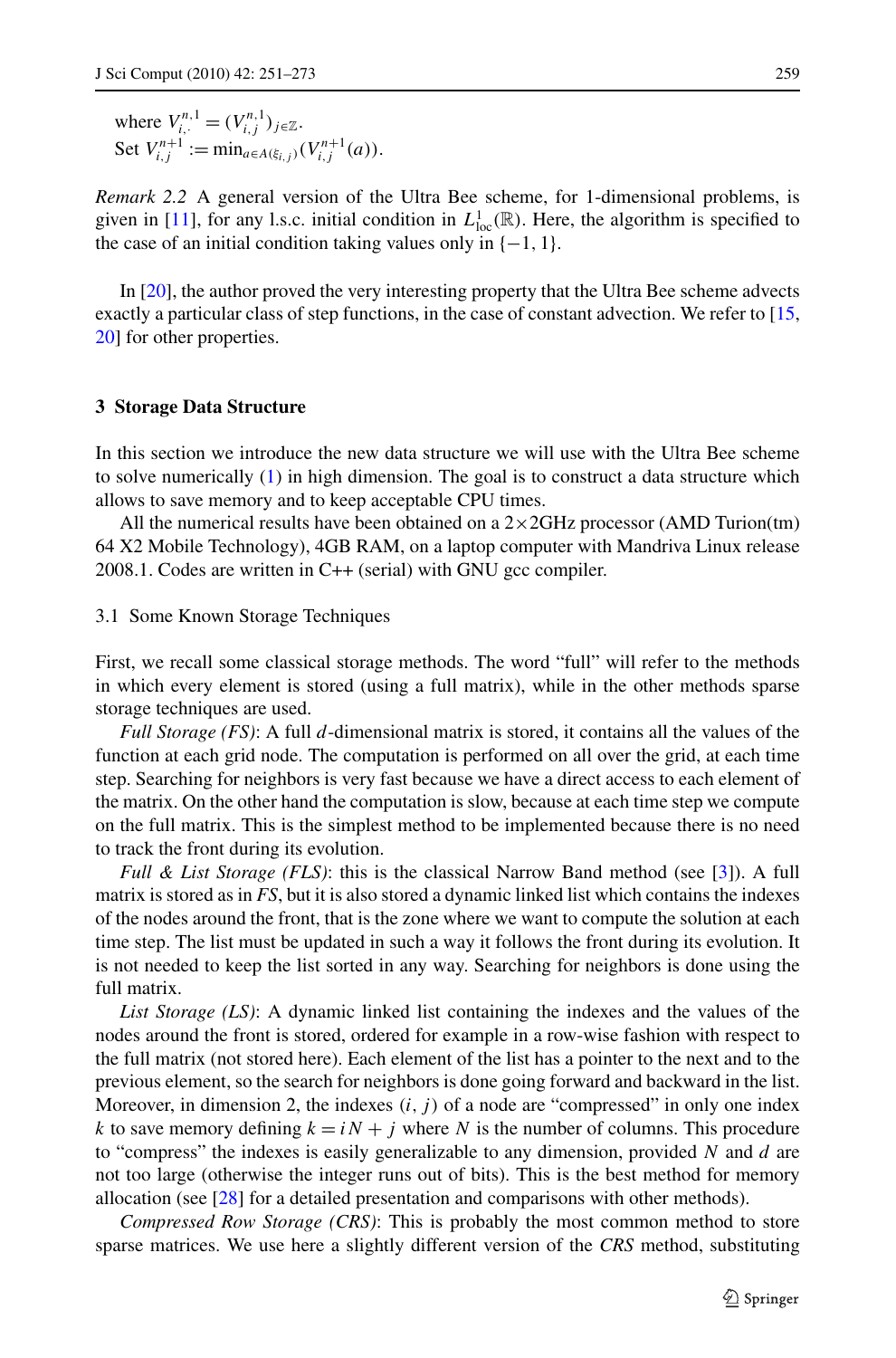static vectors by linked lists to allow resize when needed. As in *LS*, the full matrix is not stored. See [\[21\]](#page-22-0) for an explanation of the method in dimension  $d \ge 2$  and an improvement of the basic method for matrix-matrix addition and multiplication.

#### 3.2 The Sparse Semi-Dynamic Data Structure

Now, we introduce what we will call the *Sparse Semi-Dynamic* (*SSD*) structure, beginning from the case  $d = 2$ . Let us consider without loss of generality a square domain in which the computation is performed. Let *M* be the  $N \times N$  matrix which corresponds to the domain. We store a (static) vector  $p = (p_1, \ldots, p_N)$  of pointers such that every pointer  $p_i$  is the beginning of a linked list which corresponds to the *i*-th line of the matrix (not stored), see Fig. 3. Every list is made by elements which contain only the index *j* and the value of the nodes we want to store in the structure (that is the nodes around the front). The elements are ordered by increasing *j* 's. Note that if a line does not contain any node around the front the corresponding pointer points to NULL. In this way we store only nodes we are interested in and, at the same time, we have a direct access to every line of the matrix, so that we can quickly and easily search for neighbors of a given node. For  $d = 2$  this data structure corresponds to a dynamic version of the *CRS* method.

In the *d*-dimensional version of the algorithm the full matrix (not stored) has  $N^d$  elements. Then we consider a  $N^{d-1}$ -dimensional matrix of pointers. As before, every pointer is the beginning of a list which runs parallel to the last dimension of the matrix, containing all the nodes around the front (see Fig. [4\)](#page-10-0). Note that in the *SSD* method every element of the lists has only the fields *lastindex* and *value*. The first *d* − 1 indexes can be recovered by the pointer we are currently using to run throughout the structure.

For  $d \geq 3$  our method *differs* from *CRS*. To understand the difference, let us focus on the case  $d = 3$ . The proposed method, for any couple of indexes  $(i, j)$ , stores a list corresponding to the indexes  $k$ . On the contrary, the *CRS* method for any index  $i$  stores a list corresponding to the couple of indexes *(j,k)*.

*Remark 3.1* We can also consider a slightly different storage method, which is a variation of the SSD and that allows to save more memory allocation. The basic idea is that, in the 2D structure of Fig. 3, it is not necessary to store pointers which point to *NULL*. In this case the vector containing the pointers is substituted by a linked list similar to those containing the values of the nodes. This modification yields to a more complex numerical code. We have verified experimentally that the CPU time is smaller for  $d = 2$ , but not always for  $d > 2$ .



**Fig. 3** A sparse semi-dynamic linked structure storing the nodes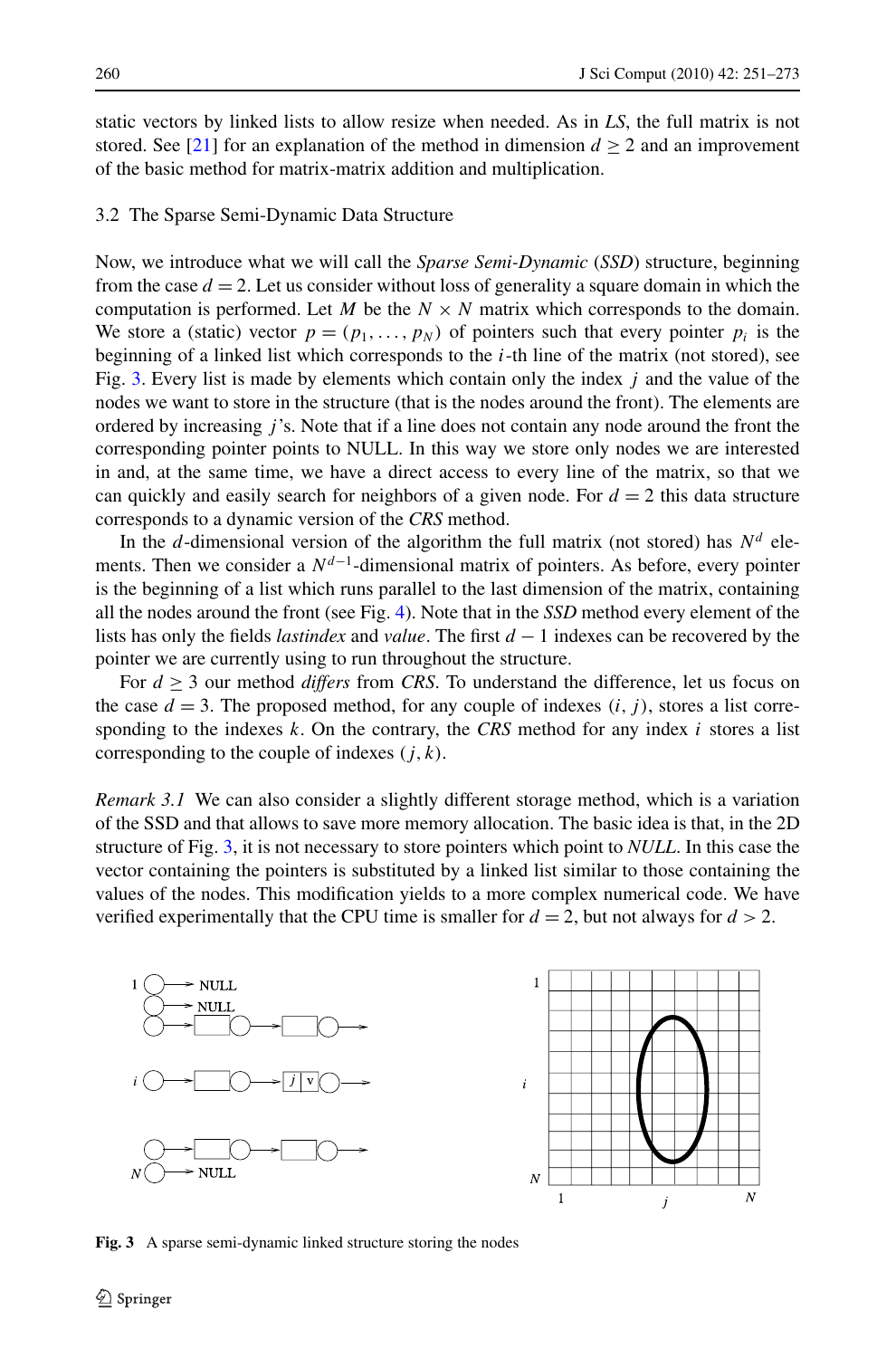<span id="page-10-0"></span>

**Fig. 5** Fronts for example 1 (*left*) and example 2 (*right*)

## 3.3 Comparisons

We now compare the previous storing data structures. We focus on searching neighbors, and on updating the data structures (inserting/removing elements).

Let  $\Gamma_t$  be the front at a given time *t*. We define  $F_+(t)$  (resp.  $F_-(t)$ ) as the set of nodes which are external (resp. internal) to  $\Gamma_t$  with at least one neighbor internal (resp. external) to  $\Gamma_t$ . Here by means of "neighbors" we intend the adjacent nodes in the coordinated directions (i.e. we do not consider the adjacent nodes along the diagonal directions). In all cases but *FS* and *FLS* the data structure contains only the nodes in  $F_+ \cup F_-$ . We set the value of the node in  $F_{\pm}$  equal to  $\pm 1$ . All other values are set to ND (Not Declared).

We will consider two different configurations for the initial front  $\Gamma_0$  (see Fig. 5):

- *Example 1*:  $\Gamma_0$  is composed by 6 circles (spheres for  $d = 3$ , hyperspheres for  $d = 4$ ) one inside the other. This case is interesting because of the large number of nodes in  $F_+ \cup F_-$ .
- *Example 2*:  $\Gamma_0$  is a rectangle (cylinder for  $d = 3$ , hypercylinder for  $d = 4$ ) with the longest dimension aligned to the *d*-th one.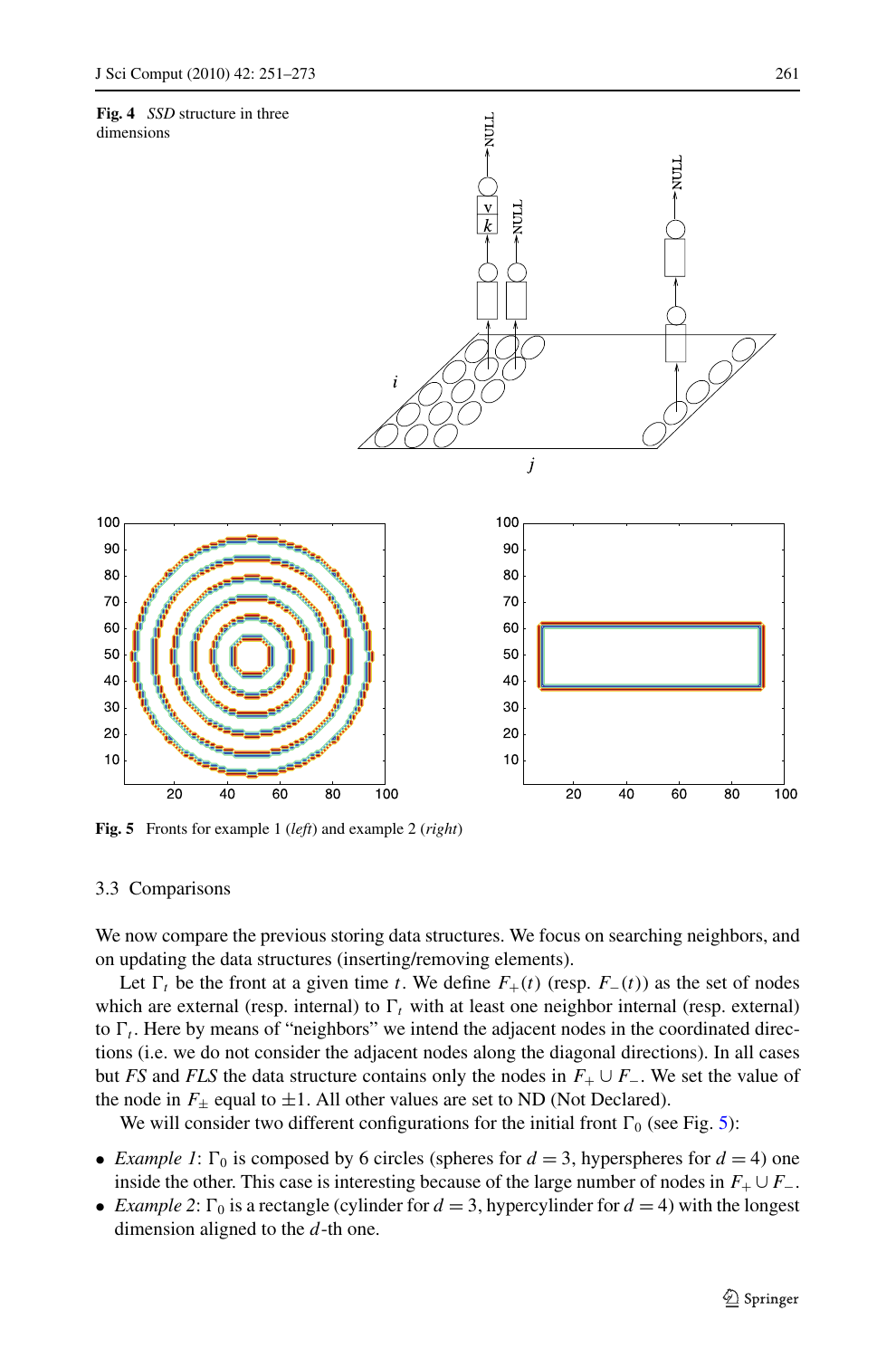| $d \, N^d$          | $N_{nh}$          | FS                                                                   | FLS        | Order LS |                               | Order CRS        |            | Order SSD |                    | Order |
|---------------------|-------------------|----------------------------------------------------------------------|------------|----------|-------------------------------|------------------|------------|-----------|--------------------|-------|
| 2 $400^2$           |                   | $7104$ 1.2e - 3                                                      | $1.1e-4$   |          | $2.6e - 3$                    |                  | $2.8e - 3$ |           | $2.8e - 3$         |       |
| 2 $800^2$           |                   | $14232 + 5.0e-3$                                                     | $3.4e - 4$ |          | 3.1 $5.3e-3$ 2.0 $5.7e-3$ 2.0 |                  |            |           | $5.7e - 3$ 2.0     |       |
| 2 1600 <sup>2</sup> |                   | $28488$ $2.0e-2$                                                     | $1.3e - 3$ |          | 3.8 $1.1e-2$ 2.1 $1.2e-2$ 2.1 |                  |            |           | $1.2e-2$ 2.1       |       |
| 3 $100^3$           | $104576$ $1.3e-2$ |                                                                      | $3.2e - 3$ |          | 1.6e0                         |                  | 2.4e0      |           | $2.0e - 2$         |       |
| $3 \t 200^3$        | $423704$ 1.1e-1   |                                                                      | $2.0e - 2$ |          | 6.2 1.3e1                     |                  | 8.1 1.9e1  | 7.9       | $8.3e-2$ 4.0       |       |
| 3 $400^3$           | $1702192$ 9.3e-1  |                                                                      | $9.0e - 2$ |          | $4.5 \quad 1.0e2$             |                  | 7.7 1.5e2  |           | $7.9$ $3.4e-1$ 4.2 |       |
| 3 $800^3$           |                   | 6826816 Out of mem. Out of mem.                                      |            |          | $-$ >1e3                      | $\sim$ 100 $\mu$ | >1e3       | $\sim$    | 1.8e0 4.1          |       |
| 4 $25^4$            |                   | $78704$ $7.2e-3$                                                     | $2.7e - 3$ |          | 4.2e0                         |                  | 8.1e0      |           | $2.1e-2$           |       |
| 4 $50^4$            |                   | $674064$ $12e-2$ $26e-2$ $96$ $15e2$ $357$ $31e2$ $382$ $19e-1$ $90$ |            |          |                               |                  |            |           |                    |       |

4 1004 5 549 888 2.1e0 3.1e−1 11*.*9 *>*1e3 – *>*1e3 – 1.4e0 7.1 4 2004 45 098 160 Out of mem. Out of mem. – *>*1e3 – *>*1e3 – 1.2e1 8.4

<span id="page-11-0"></span>**Table 1** CPU times for neighbor searching, Example 1

**Table 2** CPU times for neighbor searching, Example 2

| $\boldsymbol{d}$ | $N^d$           | $N_{nb}$ | <b>FLS</b>  | Order | SSD        | Order |
|------------------|-----------------|----------|-------------|-------|------------|-------|
| 3                | $100^3$         | 13560    | $4.3e - 4$  |       | $6.6e - 3$ |       |
| 3                | $200^3$         | 55808    | $2.2e - 3$  | 5.1   | $4.5e - 2$ | 6.8   |
| 3                | $400^3$         | 222480   | $6.6e - 3$  | 3.0   | $3.3e-1$   | 7.3   |
| 3                | $800^3$         | 894056   | Out of mem. |       | 3.0e0      | 9.0   |
| $\overline{4}$   | 25 <sup>4</sup> | 4392     | $1.4e - 4$  |       | $2.8e - 3$ |       |
| $\overline{4}$   | $50^{4}$        | 35776    | $1.0e - 3$  | 7.1   | $3.4e - 2$ | 12.1  |
| $\overline{4}$   | $100^4$         | 297 200  | $1.0e - 2$  | 10.0  | $4.8e - 1$ | 14.1  |
| $\overline{4}$   | $200^4$         | 2450144  | Out of mem. |       | 5.9e0      | 12.3  |

All the tests are performed on uniform Cartesian grids on the box [−2*,* 2] *<sup>d</sup>* . We consider the same number N of points in each axis ( $N<sup>d</sup>$  is the total number of grid nodes). We denote by  $N_{nb}$  the number of nodes in  $F_+ \cup F_-$  (nodes in the narrow band).

## *3.3.1 Comparisons for Searching Neighbors*

In this test we measure the CPU time (in seconds) needed to search the value of the 2*d* neighbors (with  $d = 2, 3, 4$ ) of all the nodes in  $F_+ \cup F_-.$  The position of the front is fixed (so the data structure is not updated). Results are reported in Tables 1 and 2.

We recall that the time for the FS method include all neighbors of all nodes, not just *F*<sup>+</sup> ∪ *F*−.

We can see that *FLS* is the fastest method because computation is restricted to a narrow band around the front and the research of neighbors is done by using the full matrix. However *FLS* cannot be used when the number of grid nodes is too large.

In dimension 2, the *SSD* method coincides with *CRS*, and their performances are very similar to that of *LS*. However, as the dimension increases, the difference between these methods becomes larger and larger and the *SSD* seems to be the only sparse method able to find neighbors in reasonable time.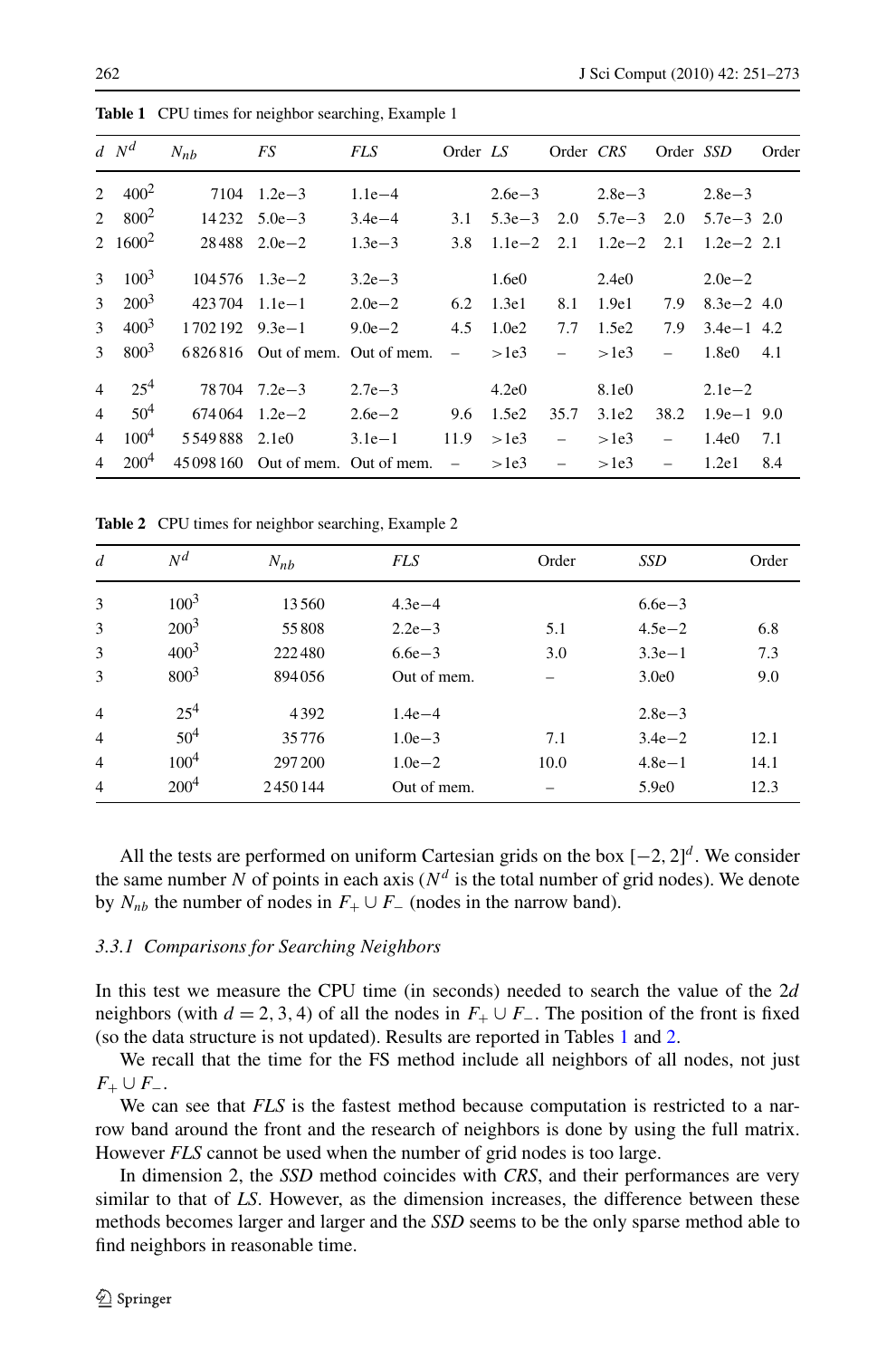| Ex.          | $N^3$    | $N_{nh}$ | <b>FLS</b>  | Order | LS         | Order | <b>CRS</b> | Order | SSD               | Order |
|--------------|----------|----------|-------------|-------|------------|-------|------------|-------|-------------------|-------|
| $\mathbf{1}$ | $50^{3}$ | 25672    | $5.3e - 3$  |       | $1.8e - 1$ |       | $2.3e-1$   |       | $1.1e-2$          |       |
| $\mathbf{1}$ | $100^3$  | 104576   | $2.3e - 2$  | 4.3   | 1.3e0      | 7.2   | 2.0e0      | 8.7   | $4.9e - 2$        | 4.4   |
| $\mathbf{1}$ | $200^3$  | 423704   | $1.0e-1$    | 4.3   | 1.0e1      | 7.7   | 1.7e1      | 8.5   | $2.2e-1$          | 4.5   |
| $\mathbf{1}$ | $400^3$  | 1702192  | $4.5e-1$    | 4.5   | 8.1e1      | 8.1   | 1.3e2      | 7.6   | $8.9e - 1$        | 4.0   |
| $\mathbf{1}$ | $800^3$  | 6826816  | Out of mem. |       | 6.6e2      | 8.2   | >1e3       |       | 3.8e0             | 4.3   |
| 2            | $50^{3}$ | 3272     | $5.0e-4$    |       | $1.3e - 3$ |       | $3.3e - 3$ |       | $1.3e - 3$        |       |
| 2            | $100^3$  | 13560    | $2.0e - 3$  | 4.0   | $9.6e - 2$ | 7.3   | $3.7e - 2$ | 11.2  | $6.6e - 3$        | 6.2   |
| 2            | $200^3$  | 55808    | $8.9e - 3$  | 4.4   | $1.3e-1$   | 13.5  | $4.9e-1$   | 12.9  | $3.9e - 2$        | 7.1   |
| 2            | $400^3$  | 222480   | $3.7e - 2$  | 4.1   | 1.8e0      | 13.6  | 5.8e0      | 12.0  | $3.0e-1$          | 7.4   |
| 2            | $800^3$  | 894056   | Out of mem. |       | 4.2e1      | 24.1  | 7.3e1      | 12.5  | 2.9e <sub>0</sub> | 9.8   |

**Table 3** CPU times for updating the data structure, 3-dimensional examples

In Example 1 (see Table [1](#page-11-0)), we remark that the cost for searching neighbors with the *SSD* method is of the expected order  $O(N_{nb}) = O(N^{d-1})$ . The scaling of LS or CRS is not as good as SSD, because it uses a usual sparse matrix structure that have slower neighbor searching of order  $O(N^d)$ . For Example 2, we have numerically observed that the scaling factor of the *SSD* method remains better then the one of *LS* or *CRS*. However, this is the worst situation for *SSD* in the sense that it does not behave as  $O(N^{d-1})$ .

On the other hand, if it is known a priori that the front has a dimension predominant over the others, by swapping two coordinates we could easily avoid the worse case for *SSD*.

# *3.3.2 Comparison for Updating the Data Structure*

Now we compare the CPU time needed to update the data structure. This step consists in inserting and removing nodes, without searching for neighbors. More precisely, we insert all the neighbors of the nodes in  $F_+$  having value ND and remove all the nodes in  $F_+$ . This simulates an update step for an expanding front.

*FS* is not considered here because it does not need an update procedure. In *FLS* we do not keep the list sorted, we just add the new nodes at the beginning of the list. The full matrix is used to check if a node to be inserted is already in the list. We perform the tests on the two examples as before, in the case  $d = 3$ . Results are summarized in Table 3.

The *FLS* is clearly the fastest method but it needs much more memory than the sparse methods. *SSD* greatly overcomes the *LS* and *CRS* methods in any test, being only two times slower than *FLS* in normal situations (Example 1). We shall see in Sect. [3.5](#page-13-0) a concrete example where *SSD* compares to *FLS*.

#### 3.4 Comments on CPU Time and Memory Allocation

In the *SSD* structure, although the search for a neighboring value can have a cost up to  $O(N)$ (in the worst case), as well as for updating (adding or removing a node at a given location), we observe in general an order *O(*1*)* for a "standard" front propagation problem. Therefore for a narrow band of size  $N_{nb} = O(N^{d-1})$ , we obtain the CPU time of order  $O(N^{d-1})$  in most cases. This will be also exemplified in the following tests (see also next section).

Regarding the size of the front, *FS* and *FLS* require a memory allocation of order  $O(N<sup>d</sup>)$ , while *LS*, *CRS* and *SSD* are all of order  $O(N_{nb})$ , which is in general  $O(N^{d-1})$ .

More precisely, *FS* and *FLS* require to store, during all the computation process, a *N<sup>d</sup>* matrix for the values  $(V_i^n)$  which are real variables (often double precision), while *SSD*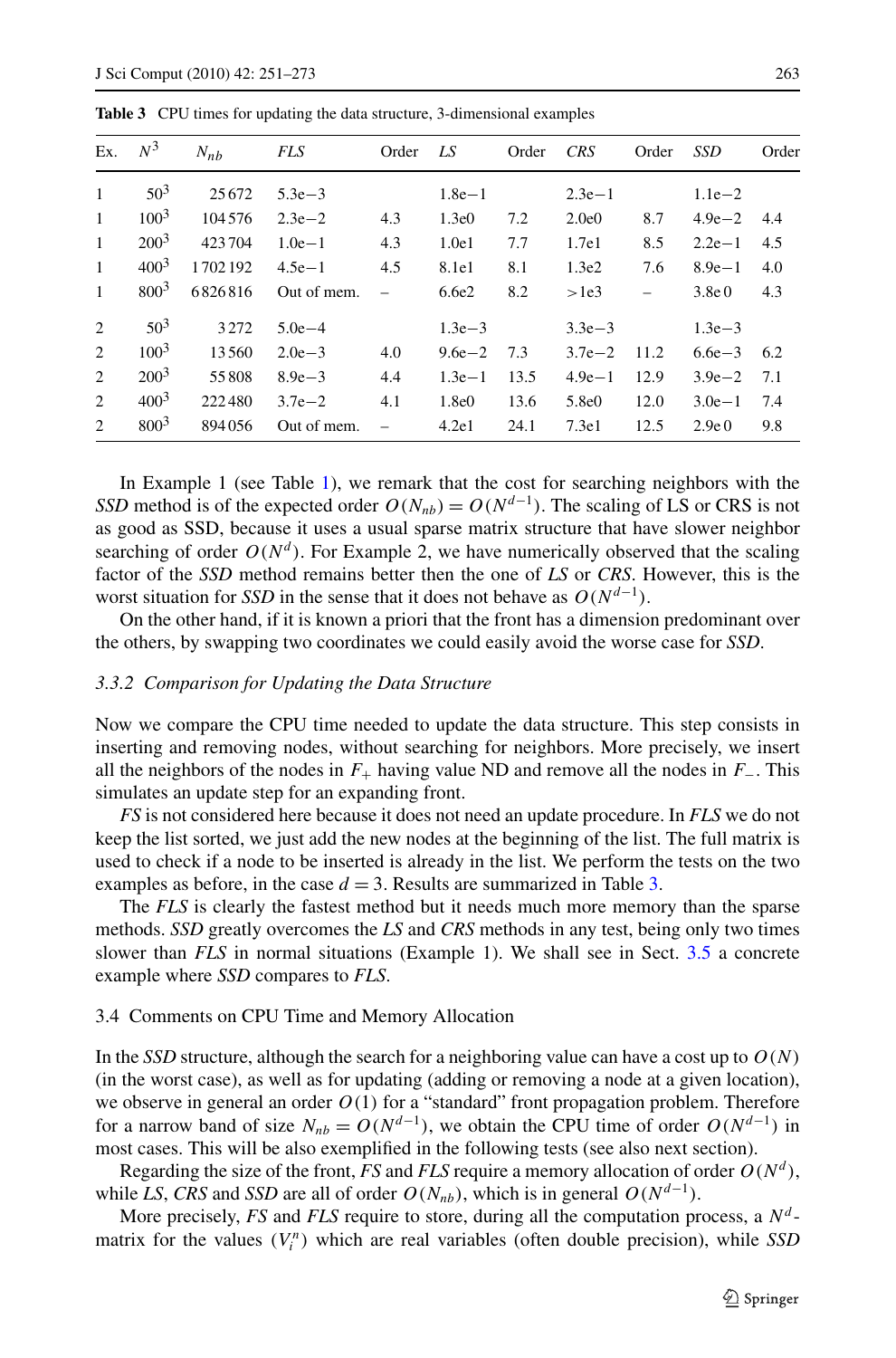| $d \, N^d$ FS |             | Order <i>FLS</i> |             | Order | LS       |                |                | Order CRS Order SSD Order |                |  |
|---------------|-------------|------------------|-------------|-------|----------|----------------|----------------|---------------------------|----------------|--|
| 3 $100^3$     | 9.0         |                  | 9.0         |       | 0.9      |                | 0.9            |                           | 1.8            |  |
| $3 \t 200^3$  | 63.3        | 7.0              | 64.2        | 7.1   |          | $1.8$ 2.0      |                | $1.8$ 2.0                 | $3.6\quad 2.0$ |  |
| 3 $400^3$     | 500.7       | 7.9              | 502.5       | 7.8   |          | $6.3\quad 3.5$ | $6.3\quad 3.5$ |                           | 10.8 3.0       |  |
| 3 $800^3$     | Out of mem. |                  | Out of mem. |       | 21.7 3.4 |                | 21.7           | 3.4                       | 38.9 3.6       |  |

<span id="page-13-0"></span>**Table 4** Memory used in the case of Example 1 and with  $d = 3$  (in Megabytes)

requires only to store a  $N^{d-1}$ -matrix of pointers plus  $N_{nb}$  pointers,  $N_{nb}$  integers and  $N_{nb}$ reals in the dynamic part of the structure.

In Table 4, we give the memory used for the various methods in the case of Example 1 and for dimension  $d = 3$ . We observe the expected scalings of the methods (which should be 4 for the sparse methods). We see that *SSD* is a little bit more costly than *LS* and *CRS* methods (because it has to store furthermore a matrix of *N<sup>d</sup>*−<sup>1</sup> pointers) but also that it is far less costly than the full methods.

We also see the memory limitation of the full methods: for  $d = 3$ , we could not go further  $N = 500$  approximately (resp.  $N = 110$  for  $d = 4$ ).

## 3.5 The Sparse Semi-Dynamic Storage for HJB Equations

When using a data structure which does not contain all the nodes of the grid we have to be sure that either the data structure contains all the nodes used for computation or we can recover the values of the nodes even if they are not stored in the data structure.

We know that the function  $\vartheta$  takes value in the set  $\{-1, 1\}$ , so the numerical solution *V* takes value in the set  $[-1, 1]$  because it represents an average of the function  $\vartheta$ . So, at every time step *n*, the front is localized in the set of nodes  $\{I : V_I^n \in (-1, 1)\}\$  and around this region there is a 1-node thick band where  $V^n = -1$  (internal to the front) and a 1-node thick band where  $V^n = 1$  (external to the front), see Fig. [2.](#page-2-0) *Only these nodes are stored in the data structure*, but they are not enough to perform computation with the UB-HJB scheme. The not stored values can be recovered by the existing ones by the following strategy: if a node is both a neighbor of a node with value  $-1$  (resp., 1) and it is not stored in the data structure, then its value is  $-1$  (resp., 1).

Let  $D^n$  be the set of nodes stored in the data structure at time step  $t_n$ . Let *I* be a generic node of the grid and Neigh(*I*) be the set of the  $3<sup>d</sup> - 1$  neighbors of the node *I* (from now on we have to include also the diagonal directions as required in the UB-HJB scheme). At each time step,  $D^n$  must first be updated in order to follow the evolution of the front. Then we set

$$
D^{n+\frac{1}{2}} := D^n \cup \mathrm{Neigh}(D^n).
$$

In order to maintain the data structure as slim as possible, after each computation (at every time step) we remove from the data structure the set of nodes whose value is either −1 or 1 and it is equal to the values of the neighbors:

$$
\mathcal{R}^n := \left\{ I : V_I^n = -1 \text{ or } 1, \text{ and } V_I^n = V_J^n, \ \forall J \in \text{Neigh}(I) \right\}.
$$

Thus,  $D^{n+1} := D^{n+\frac{1}{2}} \setminus \mathcal{R}^n$ .

Now we apply the new data structure to a test problem, solving a simple HJB equation in the form of ([4](#page-5-0)). We set  $d = 3$  and  $f(x, y, z, a) = (a, 1, 1)^T$ . For testing, we consider  $N_a = 11$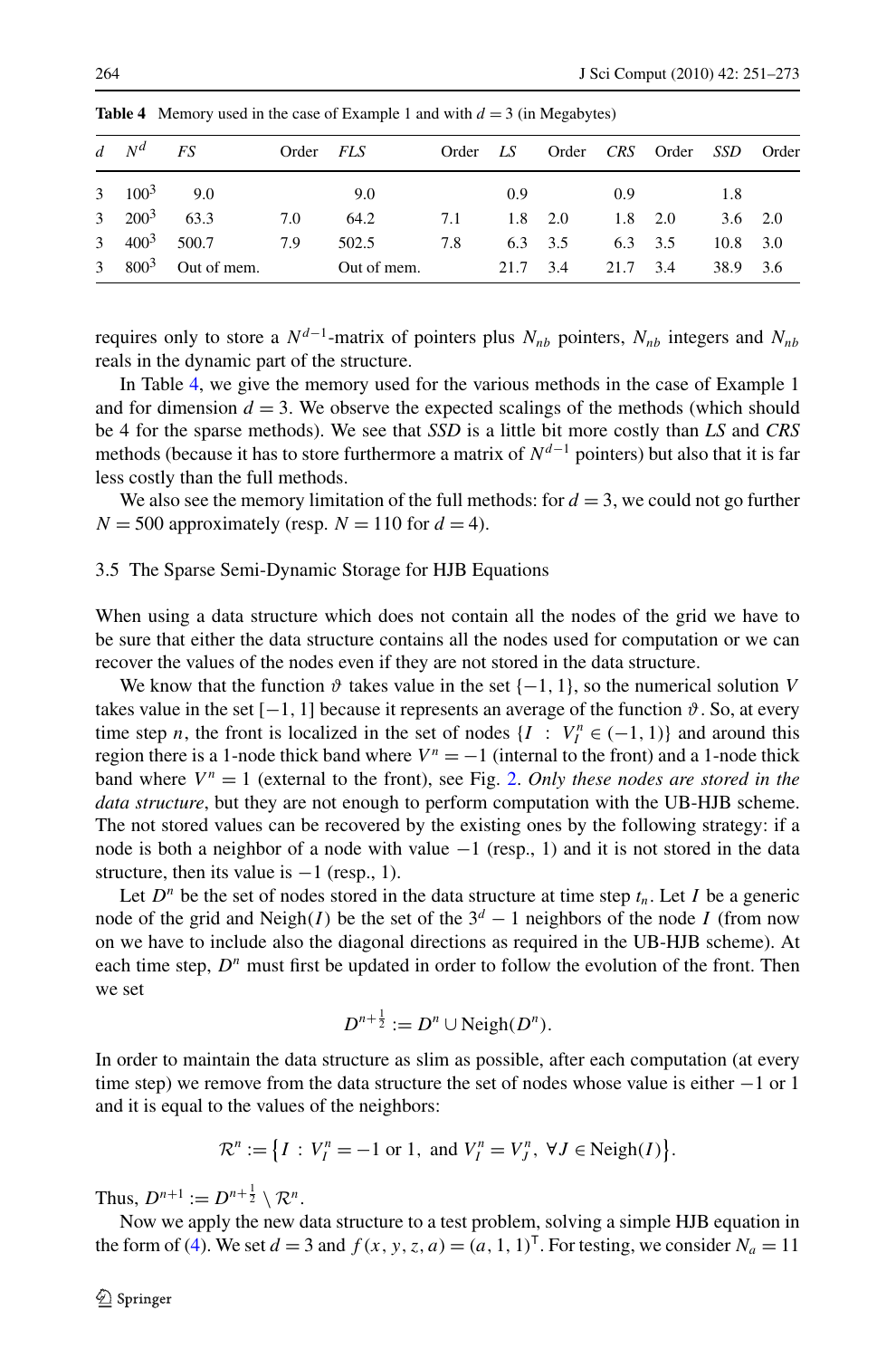| $N^3$            | $D^0$   | <b>FLS</b>  | Order | SSD   | Order |
|------------------|---------|-------------|-------|-------|-------|
| 50 <sup>3</sup>  | 8016    | 0.07        |       | 0.08  |       |
| $100^{3}$        | 31416   | 0.23        | 3.2   | 0.37  | 4.6   |
| 200 <sup>3</sup> | 125968  | 0.96        | 4.2   | 1.45  | 3.9   |
| $400^{3}$        | 502368  | 5.75        | 6.0   | 6.52  | 4.5   |
| $800^{3}$        | 2011032 | Out of mem. |       | 27.2  | 4.1   |
| $1600^3$         | 8043808 | Out of mem. |       | 113.4 | 4.1   |

<span id="page-14-0"></span>**Table 5** HJB equation, CPU time for one time step (seconds)

discrete control variables  $a_i \in [-1, 1]$  defined by  $a_i = -1 + 2i/(N_a - 1)$ ,  $i = 0, \ldots, N_a - 1$ . The initial front (target) is the unit ball. Computation is performed in the box [−2*,* 2] 3. The time step  $\Delta t$  is computed so that the CFL number is 0.9.

The results are summarized in Table 5. We report the CPU time for one time step, without considering the initialization of the data structures nor saving results on disk.  $|D^0|$  is the number of nodes used to locate the initial front. (We have excluded here *FS* because it is clearly not efficient, as well as *CRS* and *LS* because previous tests showed that they are not better than the *SSD* method.)

In this test, the *SSD* method shows an excellent behavior, with correct scaling, being able to save memory without loosing too much rapidity. The *FLS* is the fastest method, but it is out of memory as soon as the number of nodes is greater than  $500<sup>3</sup>$ .

Also we have numerically observed that as the number of controls  $N_a$  increases, *SSD* and *FLS* have a tendency to have similar CPU times. This is because the cost of managing the sparse structure becomes neglectable with respect to the computational cost for the scheme and which is similar for both approaches.

### **4 Numerical Examples**

In this section we test the UB-HJB scheme with the *SSD* structure on some numerical examples.

In all tests, we use a variable time step  $\Delta t$  which is computed at each iteration to fit the CFL condition ([10](#page-7-0)) with respect to the nodes currently involved in the narrow band. We have chosen  $CFL = 0.9$  in all cases.

We shall also compare the results with the level set method based on a very simple RK2-ENO2 solver (without reinitialization), following Osher and Shu [\[26](#page-22-0)], and which is a priori second order in space and time.<sup>2</sup> Even if this is certainly not the best level set solver we think it is sufficient to illustrate the advantages (or drawbacks) of our UB-HJB discontinuous approach with respect to a continuous level set approach, in particular when the front is not smooth everywhere.

*v*(*x<sub>i</sub>*) $\partial_x u(x_i) \simeq \max(v(x_i), 0)Du_i^- + \min(v(x_i), 0)Du_i^+$ 

<sup>&</sup>lt;sup>2</sup>In the one-dimensional case, we consider the approximation

where  $Du_t^-, Du_t^+$  are second order ENO approximations of the first derivative  $\partial_x u$ . This is then coupled with a Heun scheme in time (a second order Runge-Kutta scheme).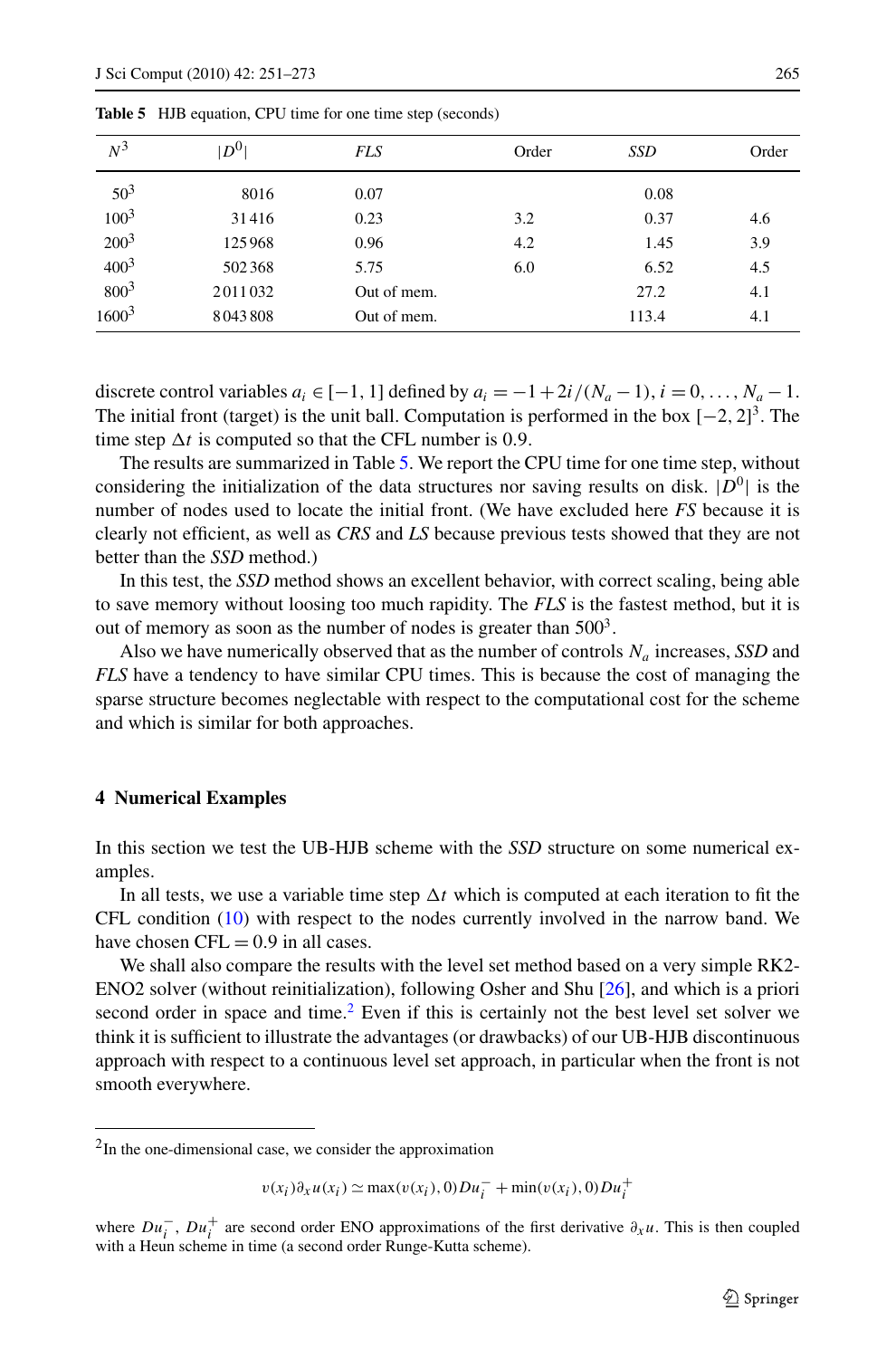| $N^2$     | UB-HJB     |       |              |       |                   | Level set   |       |                   |  |
|-----------|------------|-------|--------------|-------|-------------------|-------------|-------|-------------------|--|
|           | <b>CPU</b> | Order | $L^1$ -error | Haus. | Haus./ $\Delta x$ | $L^1$ error | Haus. | Haus./ $\Delta x$ |  |
| $50^{2}$  | 0.01       |       | 0.000        | 0.044 | 0.55              | 0.185       | 0.158 | 1.97              |  |
| $100^{2}$ | 0.03       | 3.0   | 0.000        | 0.020 | 0.50              | 0.177       | 0.101 | 2.52              |  |
| $200^2$   | 0.13       | 4.3   | 0.000        | 0.014 | 0.70              | 0.020       | 0.064 | 3.20              |  |
| $400^2$   | 0.61       | 4.7   | 0.000        | 0.007 | 0.70              | 0.008       | 0.041 | 4.10              |  |

**Table 6** (Example 1)  $f = (-2, -1)$ : error and total CPU time,  $T = 1$ . The  $L^1$  error is 0 for the UB-HJB scheme because of an exact-advection property in this particular example

**Table 7** (Example 1)  $f(x) = (-x_2, x_1)$ : error and total CPU time,  $T = 2\pi$ 

| $N^2$     | UB-HJB     |       |             | Level set |                   |             |       |                   |
|-----------|------------|-------|-------------|-----------|-------------------|-------------|-------|-------------------|
|           | <b>CPU</b> | Order | $L^1$ error | Haus.     | Haus./ $\Delta x$ | $L^1$ error | Haus. | Haus./ $\Delta x$ |
| $50^{2}$  | 0.04       |       | 0.192       | 0.116     | 1.45              | 0.236       | 0.249 | 3.11              |
| $100^{2}$ | 0.16       | 4.0   | 0.051       | 0.056     | 1.40              | 0.134       | 0.151 | 3.77              |
| $200^2$   | 0.70       | 4.4   | 0.049       | 0.042     | 2.10              | 0.038       | 0.094 | 4.70              |
| $400^{2}$ | 2.65       | 3.8   | 0.025       | 0.029     | 2.90              | 0.015       | 0.060 | 6.00              |

*Example 1* (Advection of a square) In this first example we solve the following twodimensional advection equation

$$
\vartheta_t(t,x) + f(x) \cdot \nabla \vartheta(t,x) = 0, \quad t \in [0,T], \ x \in \mathbb{R}^2,
$$
\n(11)

with a square box initial datum

$$
\varphi^{\text{UB}}(x) := \begin{cases} -1 & \text{if } x \in [0.5, 1.5] \times [-0.5, 0.5], \\ 1 & \text{otherwise.} \end{cases}
$$

We consider two possible dynamics: either  $f(x_1, x_2) = (-2, -1)^T$  with  $T = 1$  (constant advection), or  $f(x_1, x_2) = (-x_2, x_1)^T$  with  $T = 2\pi$  (rotation). Equation (11) is discretized on the domain  $[-2, 2]^2$  (with boundary conditions  $\vartheta(t, x) = 1$  when needed).

We show in Tables 6 and 7 the UB-HJB scheme results, with different discretization numbers (the same number of nodes *N* is used in each direction). CPU times are given in seconds. The error is computed in  $L^1$  norm between the numerical and exact solution (see below), and the Hausdorff distance<sup>3</sup> is also estimated, between the exact and approximate front.

In the case of the level set method, we choose a regular (Lipschitz continuous)  $\varphi$ <sup>LS</sup> which admits the square border as 0-level set,

$$
\varphi^{\text{LS}}(x_1, x_2) := \min(r - 0.5, 0.5), \quad \text{with } r = \max(|x_1 - 1|, |x_2|). \tag{12}
$$

<sup>&</sup>lt;sup>3</sup>The Hausdorff distance between to sets *A, B* is defined as  $d_H(A, B) := \max(\delta(A, B), \delta(B, A))$  where  $\delta(A, B) := \max_{a \in A} d(a, B).$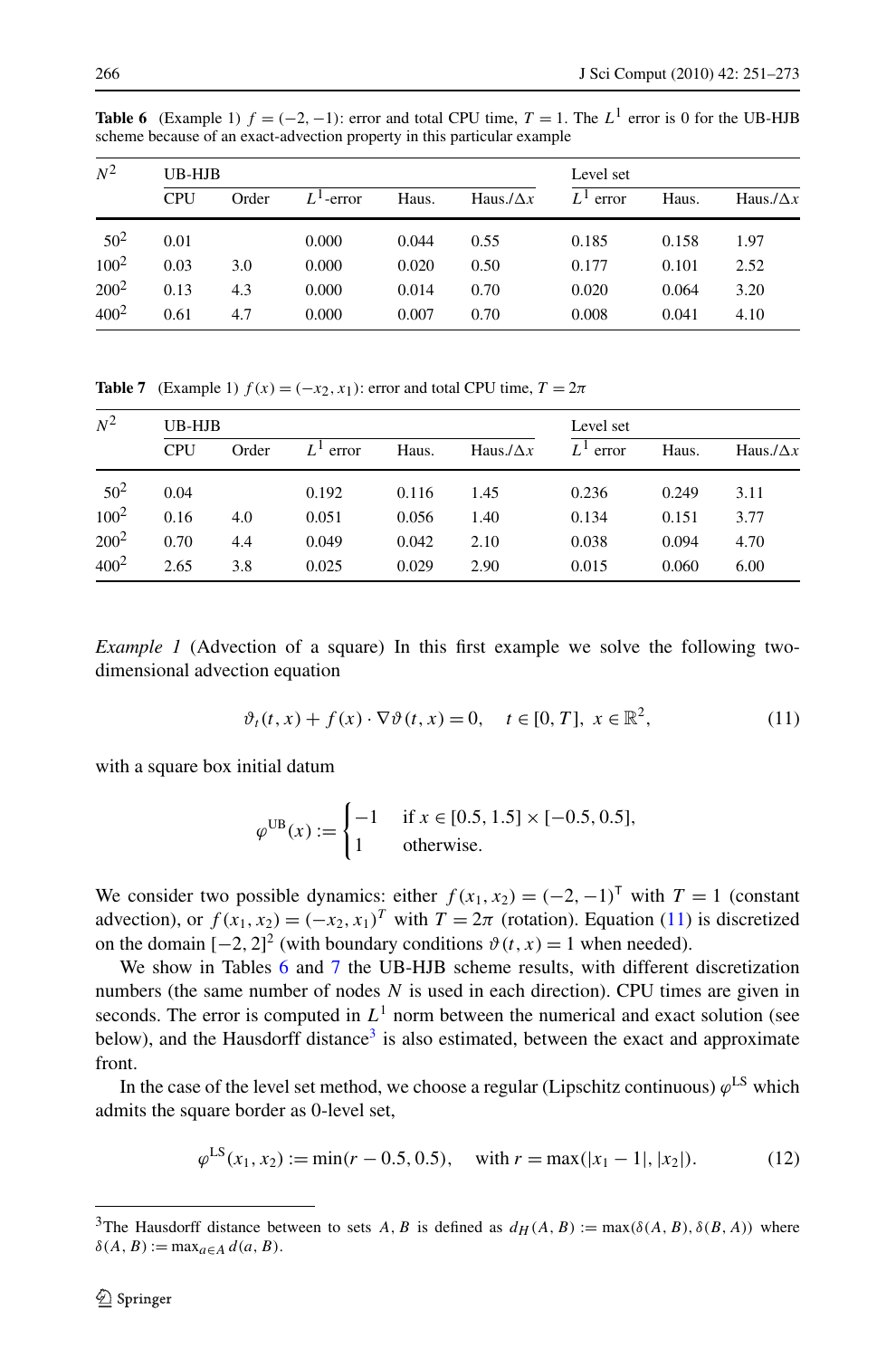In order to use a similar way for computing the  $L<sup>1</sup>$  error for both UB-HJB and for the level set approach, we define:

$$
\varepsilon^{\text{UB}} := \Delta x_1 \Delta x_2 \sum_{i,j} 1_{\{\text{sign}(V_{ij}^{N_T, \text{UB}}) \neq \text{sign}(\varphi(\xi_{ij}))\}},
$$

with sign(x) := −1 if  $x \le 0$ , sign(x) := 1 otherwise,  $V_{i,j}^{n,UB}$  is the numerical value of the UB-HJB scheme,  $N_T$  is the time step corresponding to the final time *T* and  $\xi_{ij}$  denotes the center of the cell  $(i, j)$ ; we define also

$$
\varepsilon^{\text{LS}} := \Delta x_1 \Delta x_2 \sum_{i,j} 1_{\{\text{sign}(V_{i,j}^{N_T,\text{LS}}) \neq \text{sign}(\varphi^{\text{LS}}(\xi_{ij}))\}}
$$

where  $V_{i,j}^{n,LS}$  denotes the numerical values computed by the level set method.

We remark that the  $L^1$  error estimate for UB-HJB may vanish, in the constant advection case, which means here that the computed points with value −1 are all in the expected correct cells. This comes from a known exact-advection property of the Ultra Bee scheme as mentioned in Sect. [2.2.](#page-6-0)

We also note that the UB scheme, which is only a first order scheme at best, gives here results comparable to the second order RK2-ENO2 level set method. This is because the level set method is second order only in the regions where the front is regular, and is not expected to be better than first order otherwise (the theoretical bound is  $O(\Delta x^{1/2})$  for monotone schemes, following [[13](#page-21-0)]).

*Example 2* (Two-dimensional Rendez-Vous problem) In this example we consider an HJB equation of type ([1\)](#page-3-0) with  $f(x, a) := (1, a)^T$  and  $a \in \{-1, 1\}$ , that is

$$
\vartheta_t(t, x) + \vartheta_{x_1}(t, x) + |\vartheta_{x_2}(t, x)| = 0, \quad t \in [0, T], \ x = (x_1, x_2) \in \mathbb{R}^2,
$$
 (13a)

$$
\vartheta(0, x) = \varphi_r(x),\tag{13b}
$$

where the initial data is given by

$$
\varphi_r(x) := \begin{cases} -1 & \text{if } \|x\|_{\infty} \le r, \\ 1 & \text{otherwise} \end{cases}
$$
(13c)

(here we use the notation  $\|(x_1, x_2)\|_{\infty} := \max(|x_1|, |x_2|)$ ). We consider two types of target:

- $r = 0.1$ : large target case.
- $r = 0$ : thin target case. For numerical purpose, we set  $r = \Delta x$  (so that there is only one single node that contains a negative value).

Numerically, the equation is discretized on [−1*,* 2] 2. Results are given in Tables [8](#page-17-0) and [9](#page-17-0) and Fig. [6.](#page-17-0) We notice that, in the large target case, the level set method does not work for  $N = 51$  (i.e. *N* small), because the set of points such that  $V_{ij}^{n,LS} < 0$  vanishes after a few time steps. The problem is coming from the initial data discretization, which has only one negative value (this is the same when *r* is only of the order of a few  $\Delta x$ ). This problem would always occurs for thin target problems.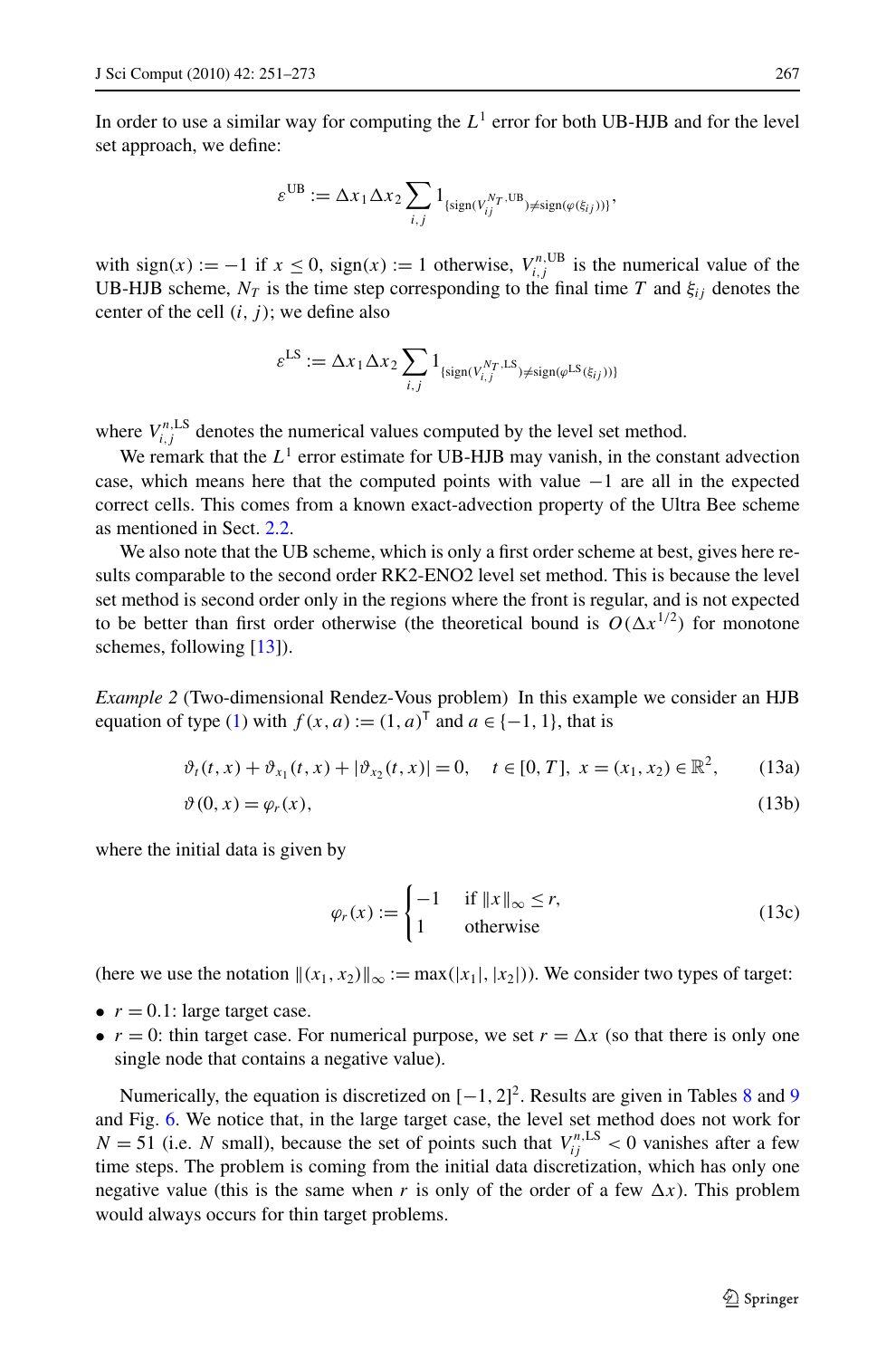| $N^2$   | UB-HJB      |       | Level set   |       |
|---------|-------------|-------|-------------|-------|
|         | $L^1$ error | Haus. | $L^1$ error | Haus. |
| $51^2$  | 0.178       | 0.052 |             |       |
| $101^2$ | 0.105       | 0.022 | 0.101       | 0.094 |
| $201^2$ | 0.044       | 0.011 | 0.008       | 0.047 |
| $401^2$ | 0.022       | 0.006 | 0.006       | 0.027 |

<span id="page-17-0"></span>**Table 8** (Example 2) Rendez-Vous problem,  $T = 1$ . Large target  $(r = 0.1)$  The level set scheme may loose the front (in this case no error is given)

**Table 9** (Example 2) Rendez-Vous problem,  $T = 1$ . Thin target  $(r = \Delta x)$ . In this case, the 0-level set is lost after a few time steps

| $N^2$   | UB-HJB      |       | Level set   |       |
|---------|-------------|-------|-------------|-------|
|         | $L^1$ error | Haus. | $L^1$ error | Haus. |
| $51^2$  | 0.166       | 0.043 |             |       |
| $101^2$ | 0.080       | 0.031 |             |       |
| $201^2$ | 0.040       | 0.016 |             |       |
| $401^2$ | 0.020       | 0.008 | -           |       |



**Fig. 6** (Example 2) Rendez vous problem with  $N = 101$ 

*Example 3* (Two-dimensional deformation of a half plane) We consider a front propagation problem, where the initial front  $\Gamma_0$  is given by:  $\Gamma_0 := \{x = (x_1, x_2) \in \mathbb{R}^2 \mid x_2 = 0\}$ . The velocity of the front evolution is given by

$$
f(t, x_1, x_2) = -\operatorname{sign}\left(\frac{T}{2} - t\right) \max(1 - \|x\|_2, 0) \left(\frac{-2\pi x_2}{2\pi x_1}\right).
$$

The front propagation leads to the following advection equation

$$
\begin{cases} \vartheta_t(t,x) + f(t,x) \cdot \nabla \vartheta(t,x) = 0, & x \in \mathbb{R}^2, \ t \in [0,T], \\ \vartheta(0,x) = \varphi(x), \end{cases}
$$
 (14)

Springer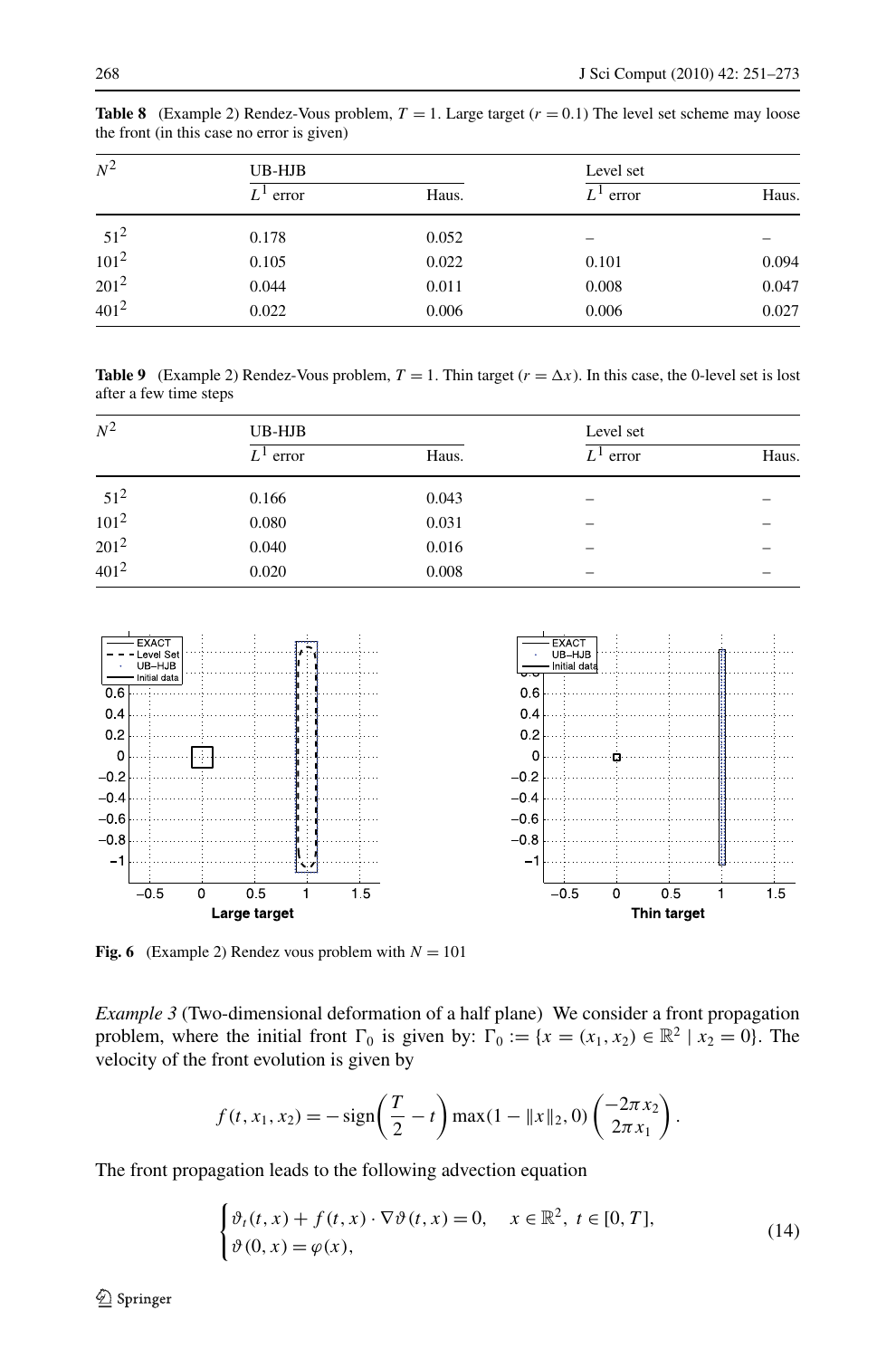

**Fig. 7** (Example 3) UB-HJB and level set methods at times  $t = 3$  (after three turns) and  $t = 6$  (return to initial data), CFL=  $0.9$ , with  $N = 100$ 



**Fig. 8** (Example 3) Same computation as in Fig. 7, with  $N = 50$ 

where the function  $\varphi$  is continuous in the level set approach and discontinuous in our  $\{-1, 1\}$ approach

$$
\varphi^{\text{LS}}(x_1, x_2) := \min(\max(x_2, -1), 1) \quad \text{in the level set approach,}
$$
\n
$$
\varphi^{\text{UB}}(x_1, x_2) := \begin{cases}\n-1 & x_2 \le 0, \\
1 & \text{otherwise}\n\end{cases} \quad \text{in the } \{-1, 1\} \text{ approach,}
$$
\n(15)

It is not difficult to prove that the exact solution is given by:  $\vartheta(t, x) = \varphi(R_{-2\pi a(x)t_1}x)$  where  $R_t = \begin{pmatrix} \cos(t) - \sin(t) \\ \sin(t) \end{pmatrix}$ ,  $a(x) = \max(1 - ||x||_2, 0)$ , and  $t_1 = \min(t, T - t)$ .

Results are given in Figs. 7 and 8 and Table [10](#page-19-0), for  $T = 6$ , at two different times:  $t = 3$ (three turns), and  $t = 6$  (return to initial condition after three turns). Exact solution can be obtained by using the method of characteristics. In Figs. 7 and 8 we show the results for the UB-HJB and level set method, using  $N = 100$  and  $N = 50$  nodes per direction. Anew, the UB-HJB scheme gives good results even on a coarse grid.

*Example 4* (A three-dimensional rotation problem) Now we consider a three-dimensional advection example:

$$
\begin{cases} \vartheta_t(t, x) + f(x) \cdot \nabla \vartheta(t, x) = 0, \quad t \in [0, T], \ x \in [-2, 2]^3, \\ \vartheta(0, x) = \varphi(x) \end{cases}
$$
 (16)

 $\textcircled{2}$  Springer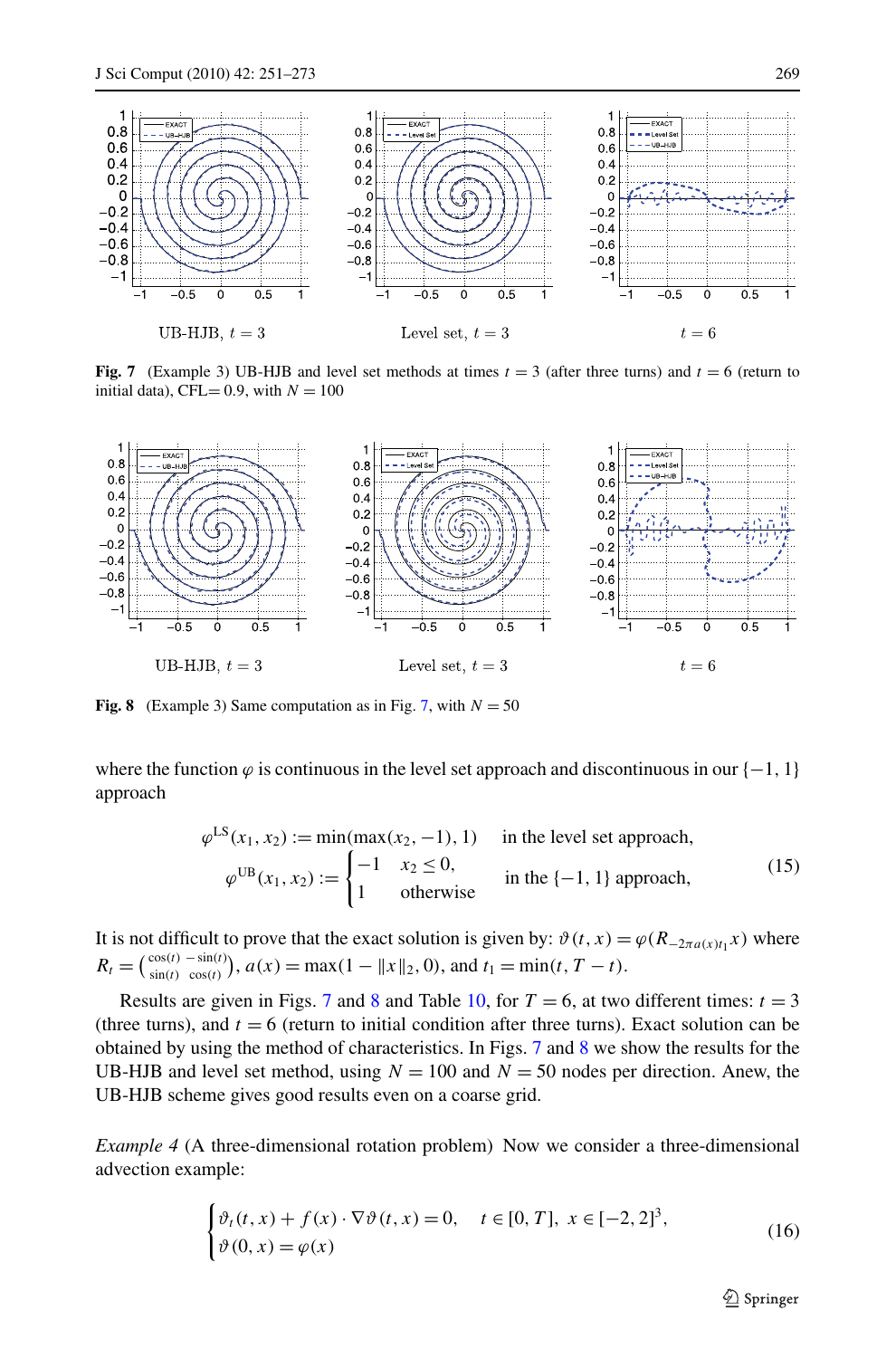<span id="page-19-0"></span>

**Fig. 9** (Example 4) advection problem (*left*), target problem (*right*).  $T = 2$ ,  $N = 50$ 

**Table 10** (Example 3) deformation of a half plane at  $t = 3$  (three turns) and  $t = 6$  (return to initial data)

|                  |             | $t = 3$ |             |       |                  | $t=6$       |       |             |       |  |
|------------------|-------------|---------|-------------|-------|------------------|-------------|-------|-------------|-------|--|
|                  | UB-HJB      |         | Level set   |       |                  | UB-HJB      |       | Level set   |       |  |
| $N^2$            | $L^1$ error | Haus.   | $L^1$ error | Haus. | $N^2$            | $L^1$ error | Haus. | $L^1$ error | Haus. |  |
| $50^{2}$         | 0.170       | 0.035   | 0.584       | 0.086 | 50 <sup>2</sup>  | 0.193       | 0.308 | 0.995       | 0.639 |  |
| 100 <sup>2</sup> | 0.092       | 0.019   | 0.136       | 0.028 | $100^2$          | 0.073       | 0.107 | 0.282       | 0.195 |  |
| $200^2$          | 0.057       | 0.013   | 0.047       | 0.008 | 200 <sup>2</sup> | 0.041       | 0.064 | 0.079       | 0.053 |  |

and the corresponding target problem [\(4](#page-5-0)), with  $f(x_1, x_2, x_3) = (-2\pi x_2, 2\pi x_1, -1)^\text{T}$  where the initial data is a sphere centered at  $(-1, 0, 1)$  with radius  $r = 0.1$ :

$$
\varphi(x) := \begin{cases} -1 & \text{if } \|x - (1, 0, 1)\|_2 \le r, \\ 1 & \text{otherwise,} \end{cases}
$$

where  $||x||_2 := \sqrt{x_1^2 + x_2^2 + x_3^2}$ .

For both problems (advection and target), we use only the UB-HJB approximation scheme, see Fig. 9. The computational domain is  $[-2, 2]^3$ . CPU times and errors are sum-marized in Table [11](#page-20-0) (with  $T = 2$  for the advection problem, and  $T = 0.5$  for the target problem). The scaling of the CPU time approximately follows the theoretical scaling of 8 as the mesh size doubles in each direction (a factor 4 comes from the number of cells localizing the surface, and a factor of 2 comes from the time step  $\Delta t$ , that is divided by 2 because of the CFL condition). The Hausdorff distance decreases well in  $O(\Delta x)$  too.

Here we would have been limited to  $N = 500$  if we had used the *FLS* approach.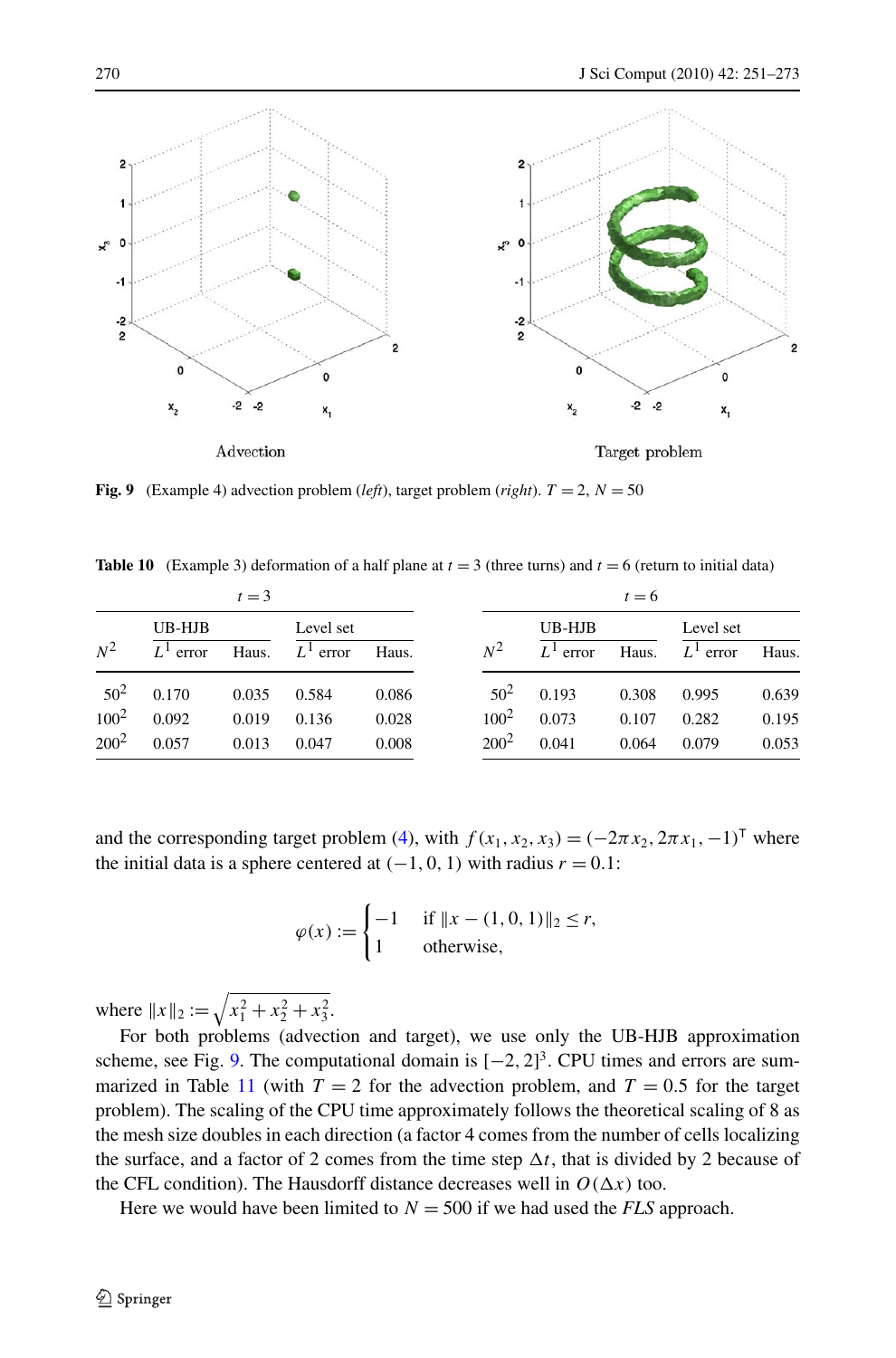<span id="page-20-0"></span>**Table 11** (Example 4) CPU times and errors for the 3d advection problem (with  $T = 2$ ) and the corresponding target problem (with  $T = 0.5$ ), UB-HJB scheme

| Advection |       |     |             |            | Target problem |       |      |             |            |  |
|-----------|-------|-----|-------------|------------|----------------|-------|------|-------------|------------|--|
| $N^3$     | CPU   |     | $L^1$ error | Hausdorff  | $N^3$          | CPU   |      | $L^1$ error | Hausdorff  |  |
| $50^{3}$  | 0.22  |     | $4.1e-3$    | $2.6e-1$   | $50^{3}$       | 0.24  |      | $2.3e-1$    | $1.8e-1$   |  |
| $100^3$   | 1.00  | 4.6 | $2.2e - 3$  | $8.0e - 2$ | $100^3$        | 1.15  | 4.8  | $1.3e - 2$  | $8.0e - 2$ |  |
| $200^3$   | 7.19  | 7.2 | $6.2e-4$    | $4.4e - 2$ | $200^3$        | 8.25  | 7.2  | $6.7e - 2$  | $4.0e - 2$ |  |
| $400^{3}$ | 64.5  | 8.9 | $4.8e - 4$  | $2.4e - 2$ | $400^3$        | 76.0  | 9.2  | $3.5e - 2$  | $2.3e-2$   |  |
| $800^3$   | 546.0 | 8.4 | $2.6e - 4$  | $1.2e - 2$ | $800^3$        | 763.0 | 10.0 | $1.8e - 2$  | $1.3e - 2$ |  |

**Table 12** (Example 5) four-dimensional non constant advection of a square box,  $T = 1$ , UB-HJB scheme

| $N^4$            | CPU    | Order | $L^1$ error | Haus. | Haus./ $\Delta x_1$ |
|------------------|--------|-------|-------------|-------|---------------------|
| 25 <sup>4</sup>  | 0.89   |       | 0.0016      | 0.140 | 1.7                 |
| 50 <sup>4</sup>  | 9.29   | 10.4  | 0.0021      | 0.080 | 2.0                 |
| $100^{4}$        | 129.1  | 13.9  | 0.0013      | 0.050 | 2.5                 |
| 200 <sup>4</sup> | 2316.2 | 18.1  | 0.0007      | 0.025 | 2.5                 |

*Example 5* (4-dimensional non-constant advection) We consider a 4-dimensional advection equation, with dynamics defined by coupling two rotations as follows:

$$
f(x_1, x_2, x_3, x_4) = (-2\pi x_2, 2\pi x_1, -2\pi x_4, 2\pi x_3)^{\mathsf{T}}.
$$

The initial data is given by

$$
\varphi(x) := \begin{cases}\n-1 & \text{if } x \in (0.5, 0, 0.5, 0)^{\top} + [-0.1, 0.1]^4, \\
1 & \text{otherwise}\n\end{cases}
$$
\n(17)

(which corresponds to a small square box centered at  $(0.5, 0, 0.5, 0)^T$ ). For  $T = 1$  the exact solution corresponds to the initial data. Computations are done in the unit box [−1*,* 1] 4.

Here we would have been limited to  $N = 110$  (approximately) if we had used the *FLS* approach.

We summarize the numerical results in Table  $12$ . In this example, for  $N = 200$  there is an average of 230 000 cells in the narrow band (instead of  $N^4 = 1\,600\,000\,000$ ), 384 time iterations, with an average CPU time of 6.0 s per time iteration.

*Example 6* We consider the HJB equation

$$
\begin{cases} \vartheta_t(t,x) + \max(0, \max_{\alpha=1,\dots,4} (f(x,\alpha) \cdot \nabla \vartheta(t,x))) = 0, \quad t \in [0,T], \ x \in \mathbb{R}^4, \\ \vartheta(0,x) = \varphi(x), \end{cases}
$$
(18)

where the dynamics  $f(x, \alpha)$  can have 4 different values:  $(1, 0, 0, 0)^T$ ,  $(1, 1, 0, 0)^T$ ,  $(1, 0, 1, 0)^T$ , or  $(1, 0, 0, 1)$ <sup>T</sup>. The initial data is given by

$$
\varphi(x) := \begin{cases} -1 & \text{if } x = (0, 0, 0, 0), \\ 1 & \text{otherwise.} \end{cases}
$$

 $\textcircled{2}$  Springer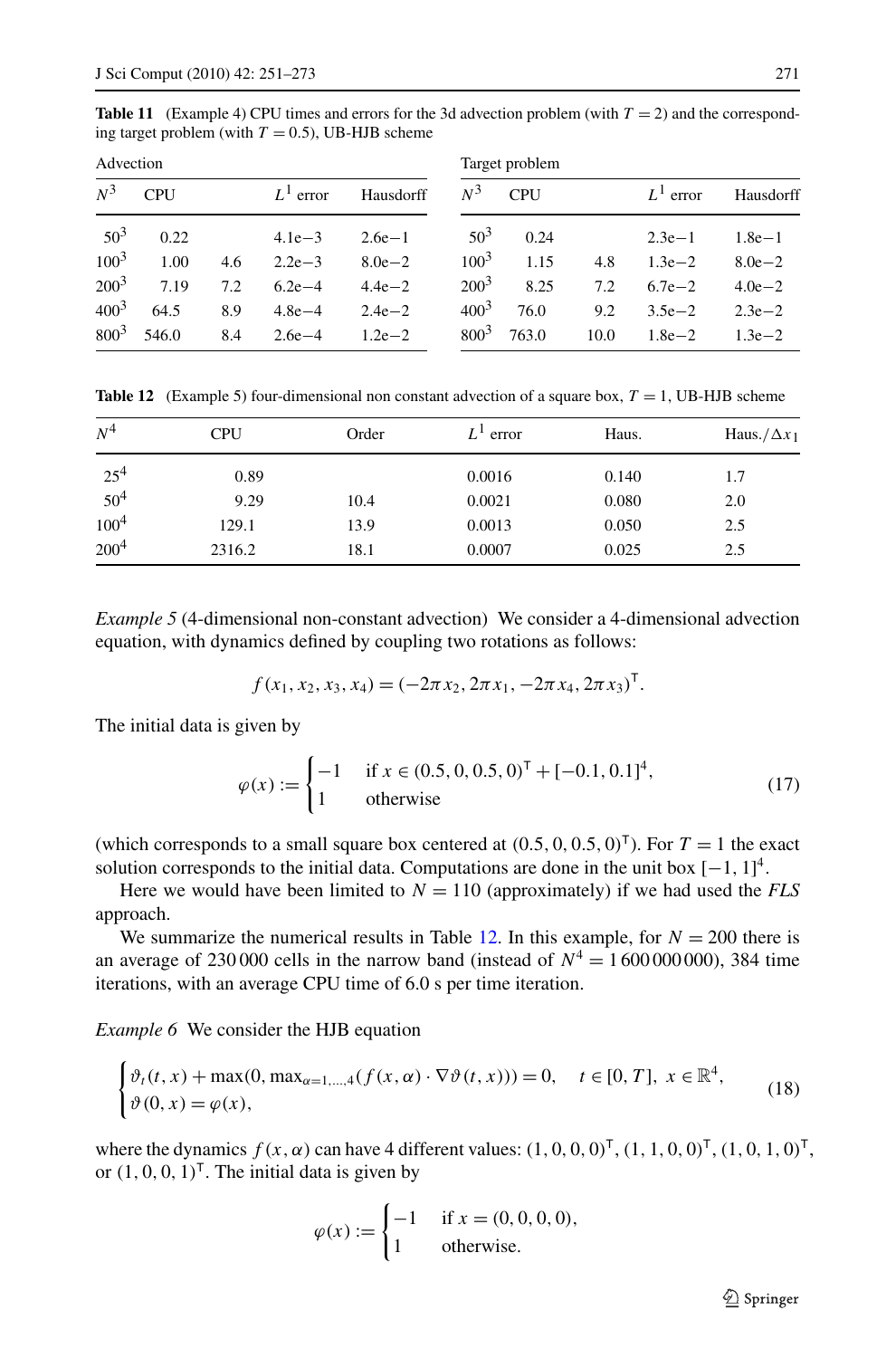| $N^4$            | <b>CPU</b> | Order | Haus. | Haus./ $\Delta x_1$ |
|------------------|------------|-------|-------|---------------------|
| 25 <sup>4</sup>  | 0.28       |       | 0.120 | 0.75                |
| 51 <sup>4</sup>  | 1.66       | 5.9   | 0.039 | 0.49                |
| 101 <sup>4</sup> | 11.97      | 7.2   | 0.029 | 0.73                |
| 201 <sup>4</sup> | 175.90     | 14.7  | 0.015 | 0.75                |

<span id="page-21-0"></span>**Table 13** (Example 6) Results for  $T = 1$ , UB-HJB scheme

The exact solution is given by  $\vartheta(t, x) = -1$  on  $\Omega_t$  and  $\vartheta(t, x) = 1$  otherwise, where

$$
\Omega_t := \{x \in \mathbb{R}^4 \mid x_1, x_2, x_3, x_4 \ge 0, x_2 + x_3 + x_4 \le x_1 \le t\}.
$$

The computation is done in  $[-2, 2]^4$ . Results are given in Table 13.

In this example, the estimated CPU time for the computation for one control (one evaluation of the UB scheme for a given control *a* and for one time step), is about 10% of the CPU time needed to manage the sparse structure for the same time step.

**Acknowledgement** The authors thank the anonymous referee for his detailed and insightful comments, suggestions that greatly improved the presentation of the paper.

## **References**

- 1. Abgrall, R.: Numerical discretization of first-order Hamilton-Jacobi equation on triangular meshes. Commun. Pure Appl. Math. **49**, 1339–1373 (1996)
- 2. Abgrall, R., Augoula, S.: High order numerical discretization for Hamilton-Jacobi equations on triangular meshes. J. Sci. Comput. **15**, 197–229 (2000)
- 3. Adalsteinsson, D., Sethian, J.A.: A fast level set method for propagating interfaces. J. Comput. Phys. **118**, 269–277 (1995)
- 4. Bardi, M., Capuzzo Dolcetta, I.: Optimal Control and Viscosity Solutions of Hamilton-Jacobi-Bellman Equations. Birkhäuser, Boston (1997)
- 5. Barrett, R., Berry, M., Chan, T.F., Demmel, J., Donato, J., Dongarra, J., Eijkhout, V., Pozo, R., Romine, C., Van der Vorst, H.: Templates for the Solution of Linear Systems: Building Blocks for Iterative Methods, 2nd edn. SIAM, Philadelphia (1994)
- 6. Barron, E.N., Jensen, R.: Semicontinuous viscosity solutions for Hamilton-Jacobi equations with convex Hamiltonians. Commun. Partial Differ. Equ. **15**, 1713–1742 (1990)
- 7. Bokanowski, O., Cristiani, E., Laurent-Varin, J., Zidani, H.: Hamilton-Jacobi-Bellman approach for the climbing problem for heavy launchers. Preprint (2009)
- 8. Bokanowski, O., Forcadel, N., Zidani, H.: Convergence of a non-monotone scheme for Hamilton-Jacobi-Bellman equations with discontinuous initial data. To appear in Math. Comput.
- 9. Bokanowski, O., Martin, S., Munos, R., Zidani, H.: An anti-diffusive scheme for viability problems. Appl. Numer. Math. **56**, 1135–1254 (2006)
- 10. Bokanowski, O., Megdich, N., Zidani, H.: An adaptative antidissipative method for optimal control problems. Arima **5**, 256–271 (2006)
- 11. Bokanowski, O., Megdich, N., Zidani, H.: Convergence of a non-monotone scheme for Hamilton-Jacobi-Bellman equations with discontinuous initial data. Numer. Math. (2009). doi[:10.1007/](http://dx.doi.org/10.1007/s00211-009-0271-1) [s00211-009-0271-1](http://dx.doi.org/10.1007/s00211-009-0271-1)
- 12. Bokanowski, O., Zidani, H.: Anti-diffusive schemes for linear advection and application to Hamilton-Jacobi-Bellman equations. J. Sci. Comput. **30**, 1–33 (2007)
- 13. Crandall, M.G., Lions, P.-L.: Two approximations of solutions of Hamilton-Jacobi equations. Math. Comput. **43**, 1–19 (1984)
- 14. Desprès, B., Lagoutière, F.: Un schéma non linéaire anti-dissipatif pour l'équation d'advection linéaire. A non-linear anti-diffusive scheme for the linear advection equation. C. R. Acad. Sci. Paris, Sér. I, Math. **328**, 939–944 (1999)